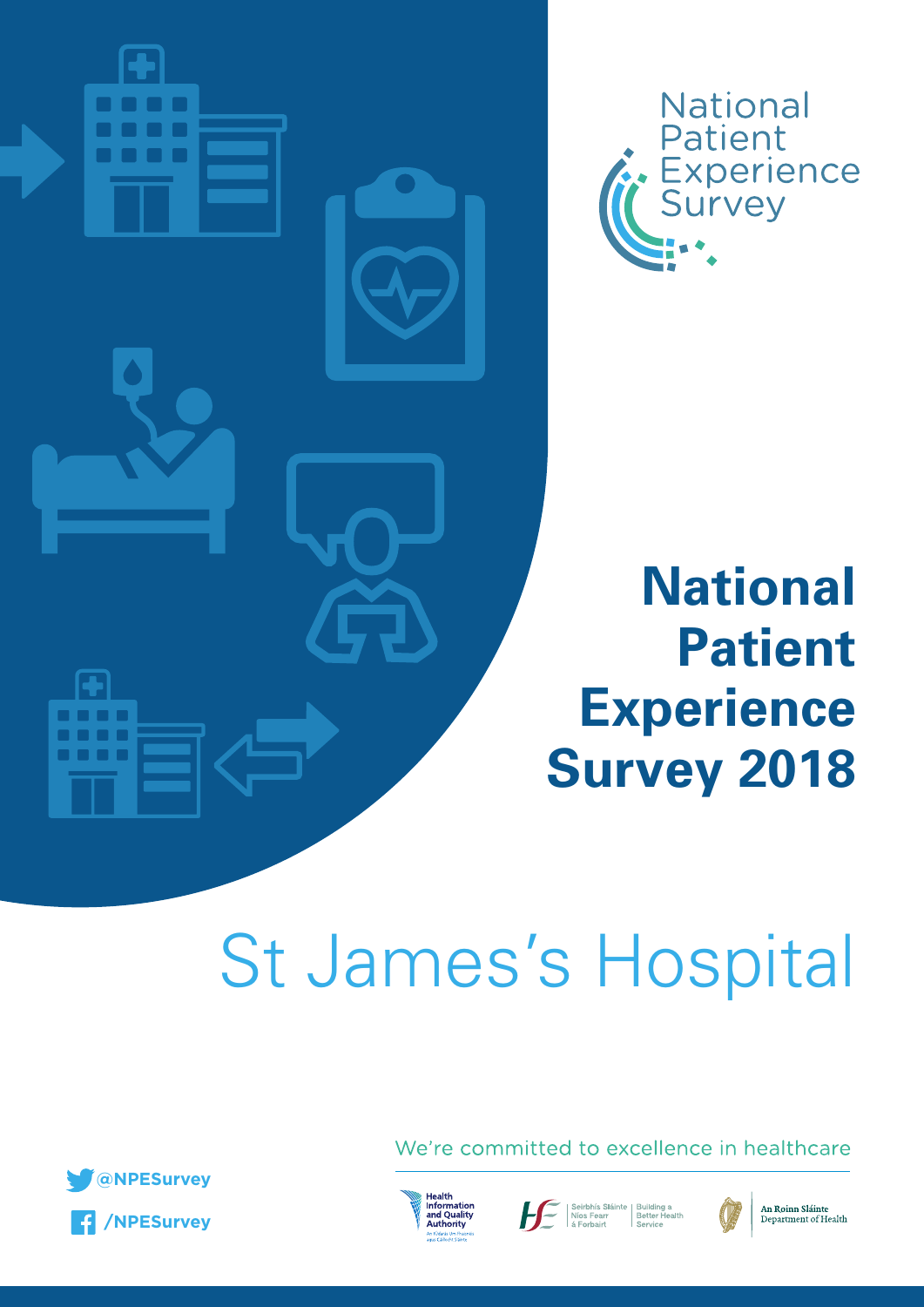

# **St James's Hospital**

2018 survey results

### Overall experience

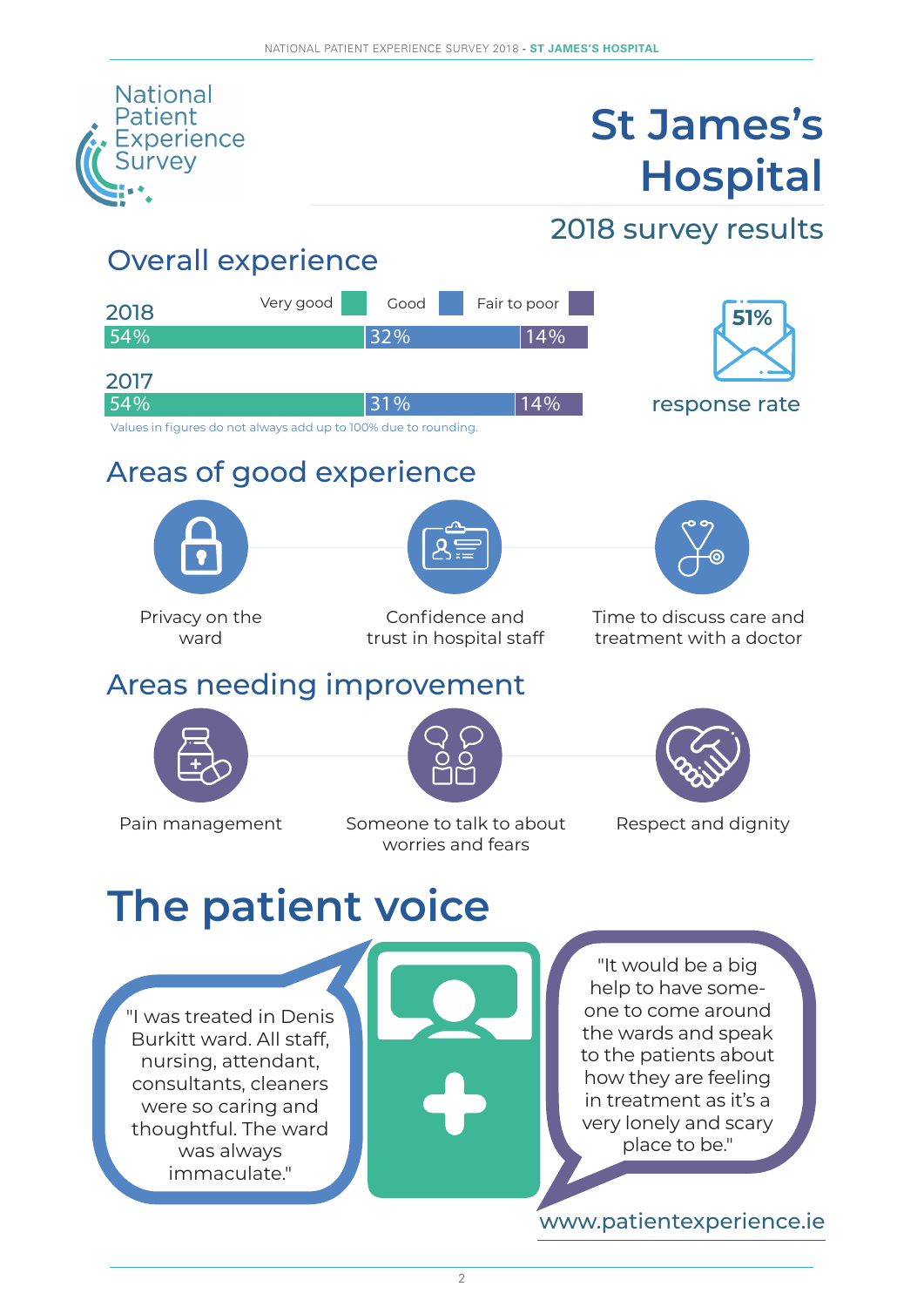# Structure and content of this report

| <b>About the National Patient Experience Survey 2018</b>                                          | 4  |  |  |  |  |
|---------------------------------------------------------------------------------------------------|----|--|--|--|--|
| What were the main findings for St James's Hospital?                                              | 4  |  |  |  |  |
| <b>Hospital and participant profile</b><br>Areas of good experience and areas needing improvement |    |  |  |  |  |
|                                                                                                   |    |  |  |  |  |
| Interpreting the results for the stages of care                                                   | 9  |  |  |  |  |
| Changes in patient experience over time                                                           | 9  |  |  |  |  |
| Admissions                                                                                        | 10 |  |  |  |  |
| Care on the ward                                                                                  | 13 |  |  |  |  |
| Examinations, diagnosis and treatment                                                             | 16 |  |  |  |  |
| Discharge or transfer                                                                             | 19 |  |  |  |  |
| Other aspects of care                                                                             | 22 |  |  |  |  |
| Overall experience                                                                                | 24 |  |  |  |  |
| In their own words: analysis of patients' comments                                                | 25 |  |  |  |  |
| <b>Conclusion</b>                                                                                 | 26 |  |  |  |  |
| What were patients' experiences of hospital care in St James's Hospital                           |    |  |  |  |  |
| in May 2018?                                                                                      | 26 |  |  |  |  |
| Appendix 1: Areas of good experience and areas needing improvement                                | 27 |  |  |  |  |
| Improvement map                                                                                   | 27 |  |  |  |  |
| <b>References</b>                                                                                 | 28 |  |  |  |  |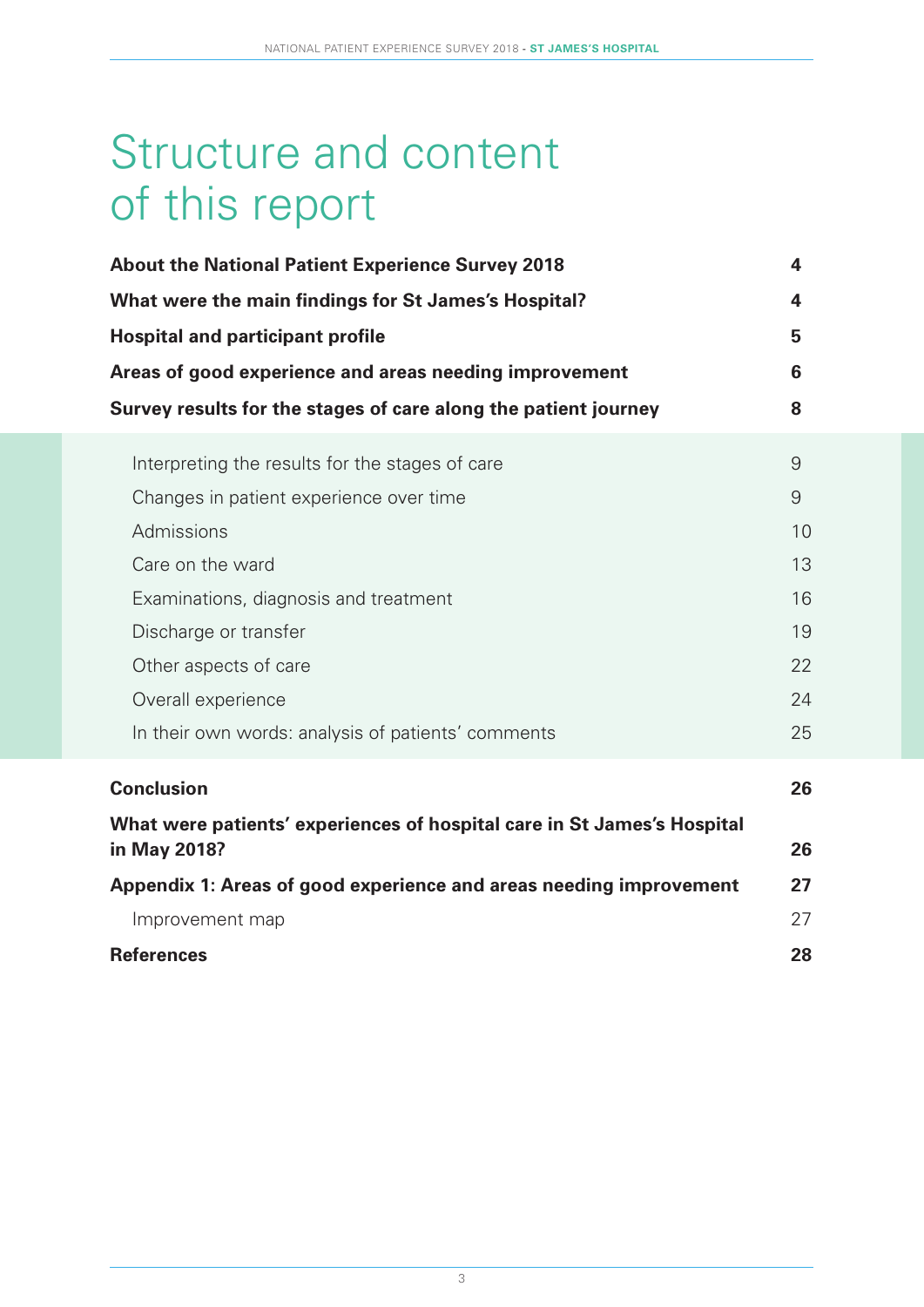# About the National Patient Experience Survey 2018

The National Patient Experience Survey is a nationwide survey that offers patients the opportunity to describe their experiences of public acute healthcare in Ireland. The survey is a partnership between the Health Information and Quality Authority (HIQA), the Health Service Executive (HSE) and the Department of Health. The survey was conducted for the first time in 2017 and repeated in 2018.

Nationally, 26,752 people were invited to participate in the second National Patient Experience Survey. In total, 13,404 completed the survey, resulting in a response rate of over 50%. 812 patients from St James's Hospital took part in the survey.

The aim of the survey is to find out about patients' experiences in public acute hospitals and to use their feedback to identify areas of good experience, and areas needing improvement. The HSE responded to the 2017 survey results by producing detailed quality improvement plans at national, hospital group and hospital levels. The implementation of these plans is coordinated by an oversight group, and a wide range of initiatives have already been introduced across Ireland's public acute hospitals. Some examples of these initiatives can be seen at www.patientexperience.ie/improvements-in-care.

# What were the main findings for St James's Hospital?

The majority of participants from St James's Hospital reported positive experiences in hospital. 86% of participants said they had 'good' or 'very good' overall experiences, compared with 84% nationally. The hospital achieved similar scores to the national average across every stage of care, with the exception of care on the ward, where it scored below average.

Several areas of good experience were identified. These were areas that were related to participants' overall experiences and where participants gave above-average ratings. For example, the majority of patients had positive experiences of privacy on the ward and had confidence and trust in the staff treating them.

There were also several areas needing improvement. Many patients said that emotional support was not always available to them and that staff did not always manage their pain well. In addition, a number of patients said that they were not always treated with respect and dignity.

No significant improvements in patient experience ratings were identified compared with the 2017 survey. The findings of the 2018 survey will help St James's Hospital to improve patients' experiences of care in the hospital.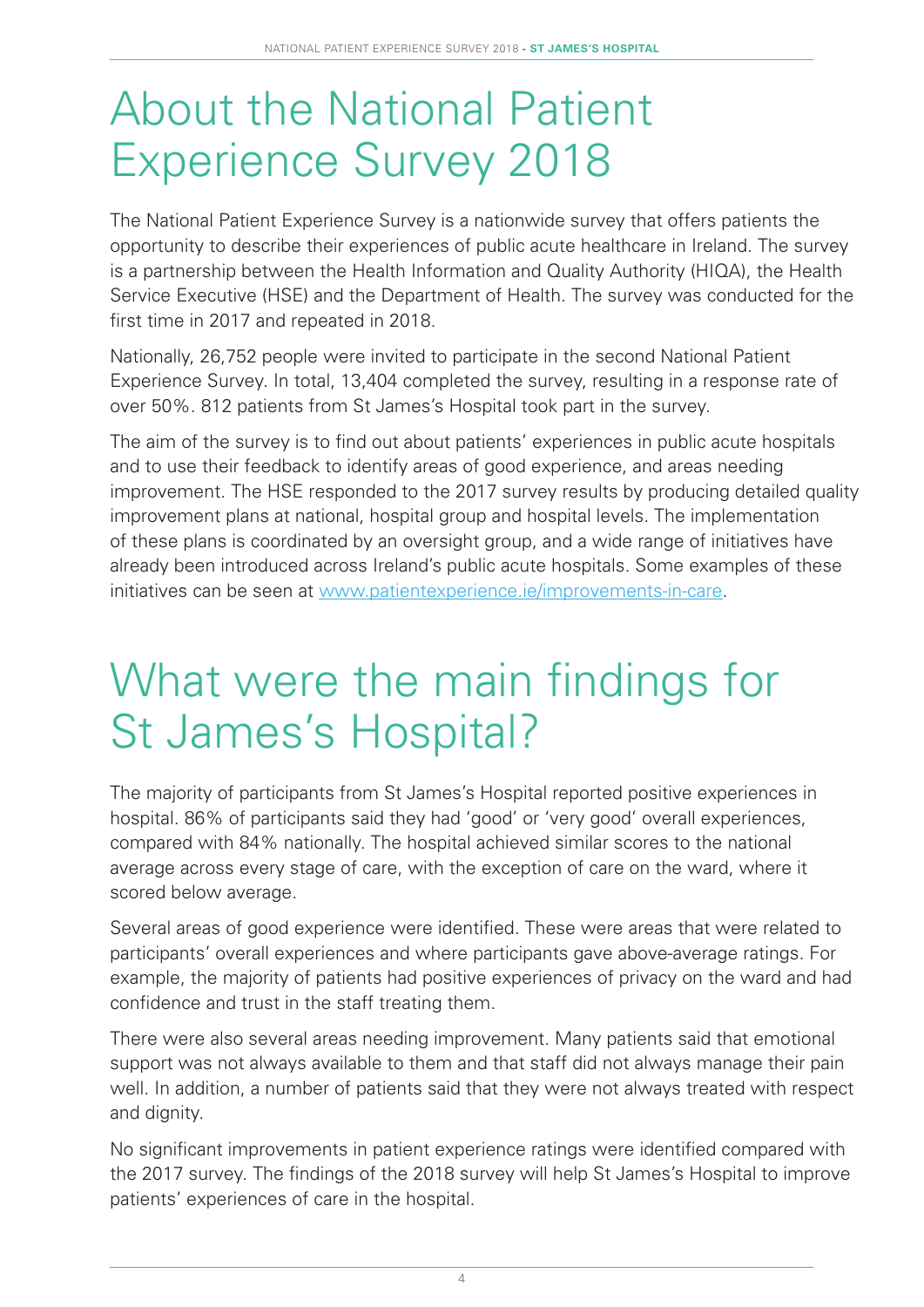# Hospital and participant profile

St James's Hospital is a public acute hospital located in Dublin. There were 706 inpatient beds available in the hospital during the survey period of May 2018.

1,593 people discharged from St James's Hospital during the month of May 2018 were invited to participate in the survey. 812 people completed the survey, achieving a response rate of 51%. 50.9% of participants were male and 49.1% were female. 548 respondents (67.5%) said that their stay in hospital was an emergency. Figure 1 below provides information on the respondents who took part in the survey from St James's Hospital.



#### **Figure 1 Participants from St James's Hospital by gender, age group and admission route**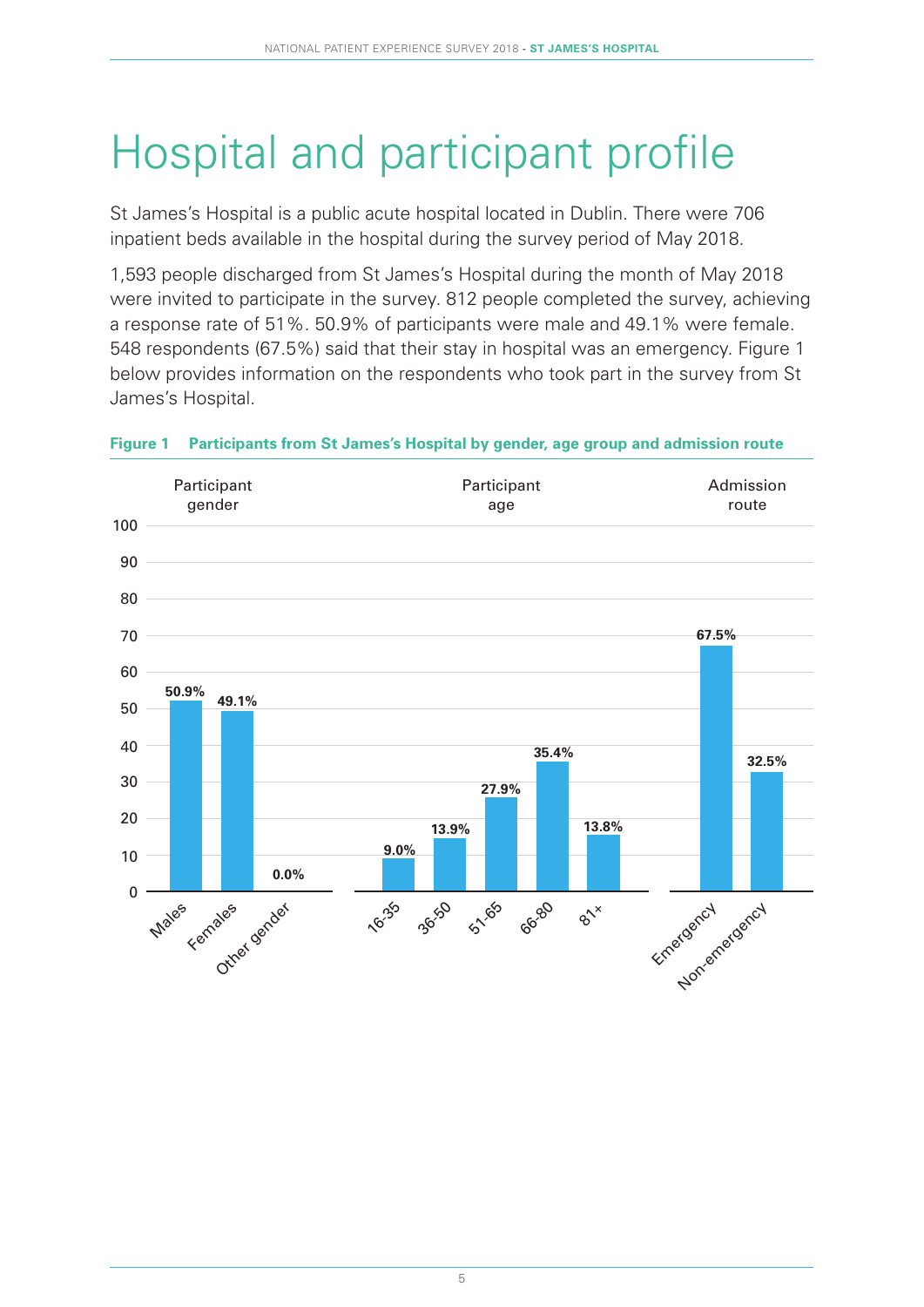# Areas of good experience and areas needing improvement

This section lists the areas where most patients had positive experiences, and those areas where there is the most room for improvement. Appendix 1 explains how these areas were identified.

### **The areas of good experience in St James's Hospital are:**

| <b>Care on the ward</b>                                      | Of the 791 people who answered this<br>questions, 611 (77%) said that they               |  |  |  |  |  |  |  |
|--------------------------------------------------------------|------------------------------------------------------------------------------------------|--|--|--|--|--|--|--|
| Privacy on the ward   Q9                                     | were always given enough privacy<br>when they were on the ward.                          |  |  |  |  |  |  |  |
|                                                              |                                                                                          |  |  |  |  |  |  |  |
| <b>Other aspects of care</b>                                 | Of the 788 people who answered<br>this question, $488(62%)$ said that                    |  |  |  |  |  |  |  |
| Time to discuss care and treatment<br>with a doctor   Q21    | they definitely had enough time to<br>discuss their care and treatment with<br>a doctor. |  |  |  |  |  |  |  |
|                                                              |                                                                                          |  |  |  |  |  |  |  |
| <b>Other aspects of care</b>                                 | Of the 794 people who answered this<br>question, 657 (83%) said that they                |  |  |  |  |  |  |  |
| <b>Confidence and trust in hospital</b><br>staff $\vert$ Q29 | always had trust and confidence in<br>the hospital staff treating them.                  |  |  |  |  |  |  |  |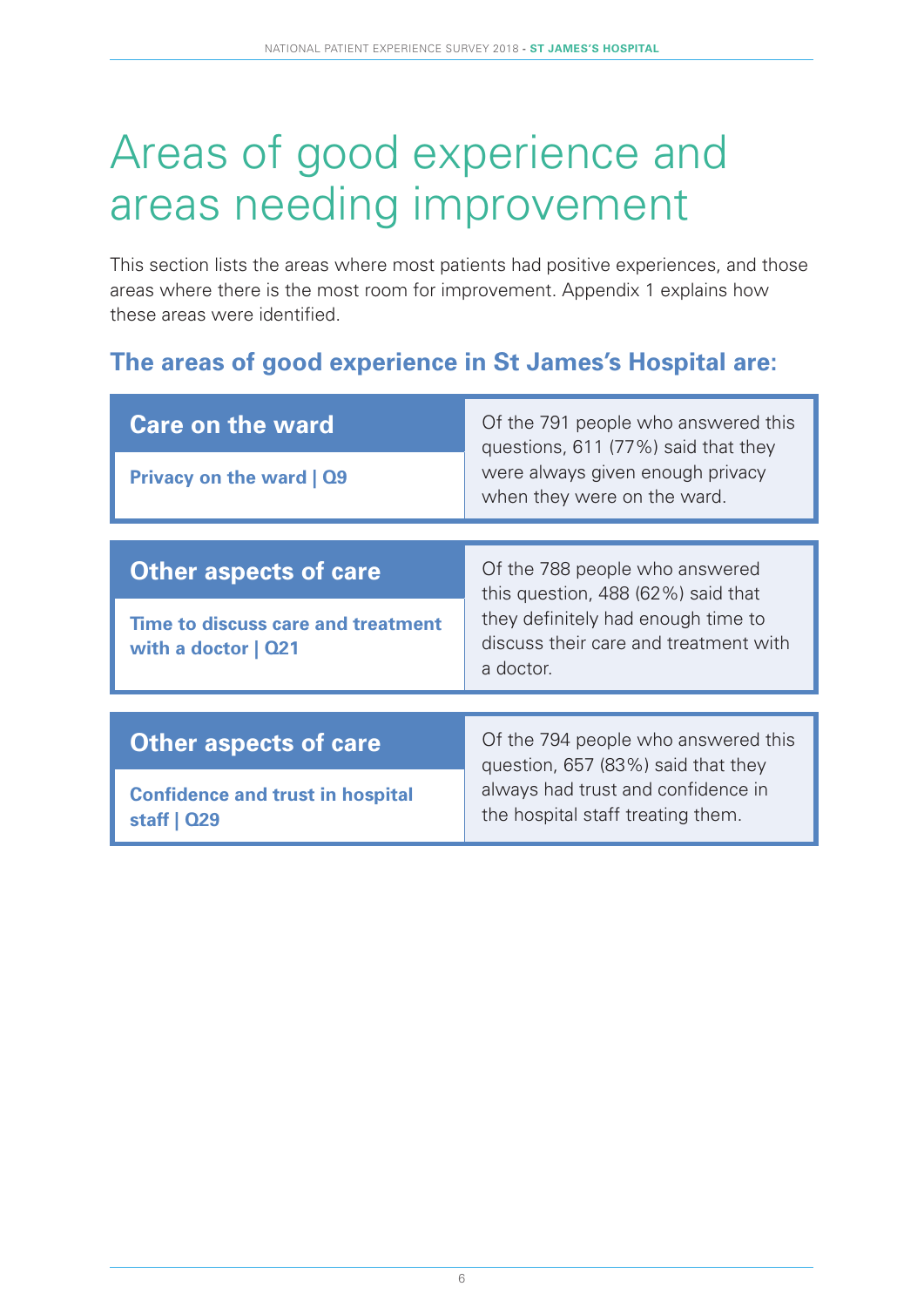### **The areas needing improvement in St James's Hospital are:**

| <b>Care on the ward</b><br><b>Someone to talk to about worries</b><br>and fears   Q28 | Of the 494 people who experienced<br>worries and fears during their stay<br>in hospital, 248 (50%) said that they<br>could not, or could only to some<br>extent, find a member of staff to<br>talk to. |  |  |  |  |  |  |
|---------------------------------------------------------------------------------------|--------------------------------------------------------------------------------------------------------------------------------------------------------------------------------------------------------|--|--|--|--|--|--|
|                                                                                       |                                                                                                                                                                                                        |  |  |  |  |  |  |
| <b>Other aspects of care</b>                                                          | Of the 681 people who were in pain,<br>133 (20%) said that staff did not do,                                                                                                                           |  |  |  |  |  |  |
| Pain management   Q32                                                                 | or only sometimes did, everything<br>they could to help control their pain.                                                                                                                            |  |  |  |  |  |  |
|                                                                                       |                                                                                                                                                                                                        |  |  |  |  |  |  |
| <b>Other aspects of care</b>                                                          | Of the 793 people who answered this<br>question, 131 (17%) said that overall,                                                                                                                          |  |  |  |  |  |  |
| <b>Respect and dignity   Q51</b>                                                      | they did not feel, or only sometimes<br>felt, as though they were treated with<br>respect and dignity in the hospital.                                                                                 |  |  |  |  |  |  |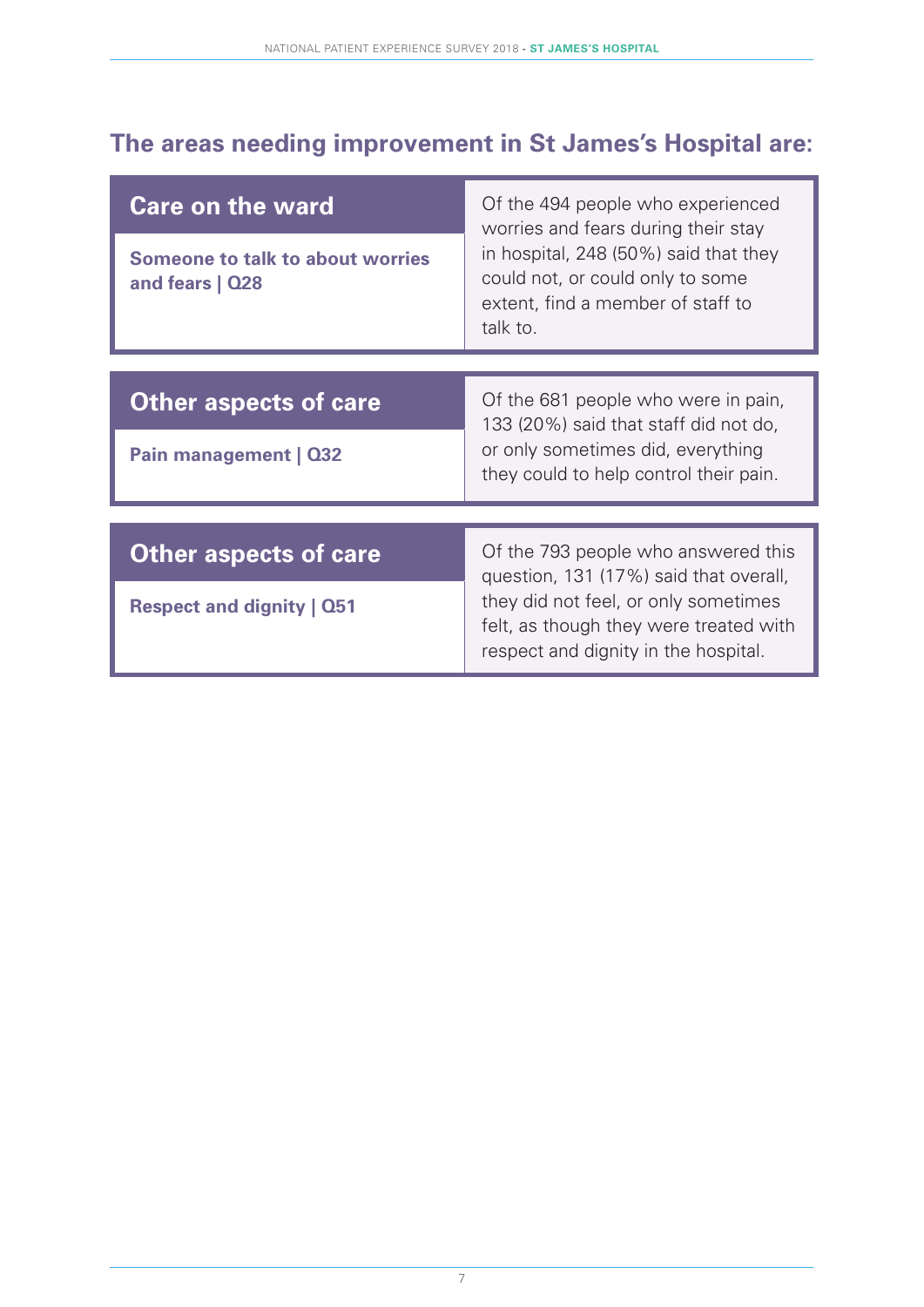# Survey results for the stages of care along the patient journey

The National Patient Experience Survey 2018 follows the patient journey through hospital from admission to discharge. The 2018 questionnaire is available to download from www.patientexperience.ie.

The survey questions were grouped into five stages along the patient journey:

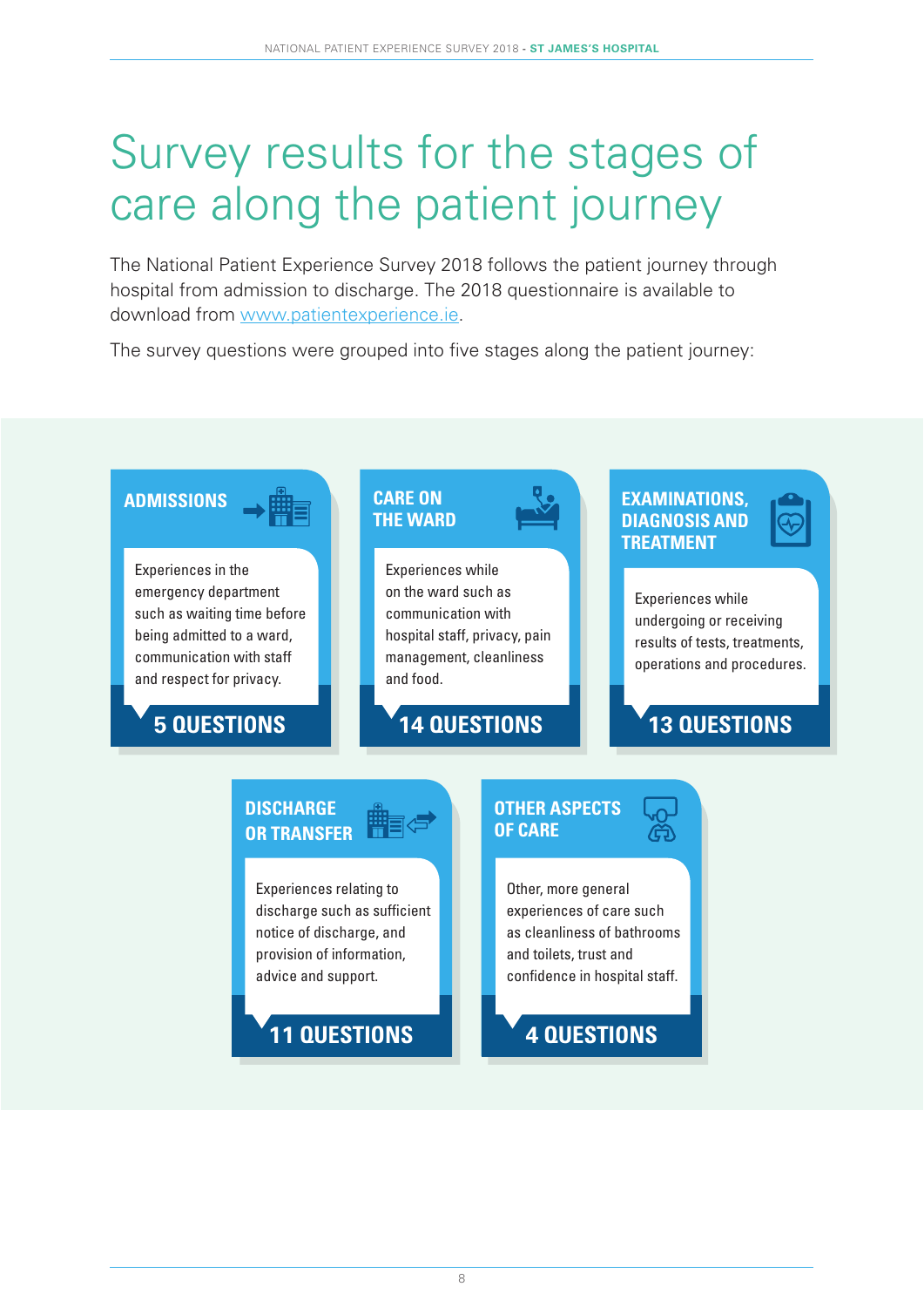### Interpreting the results for the stages of care

Scores out of 10 are given for each question belonging to a stage of care or a stage as whole. A score of 0 indicates a very negative experience and a score of 10 indicates a very positive experience. Sometimes questions are described as high or low ranking questions. These are questions with the highest or lowest score when compared to a set of questions.

Statistical tests were carried out to examine if there were significant differences in patient experience between 2017 and 2018, as well as between a hospital and the national average. For further information on the analyses please consult Appendix 3 of the 2018 national report, available from www.patientexperience.ie.

### Changes in patient experience over time

Participants' average rating of their overall experience remained broadly the same in 2018 as in 2017. While there were some small differences, these were not statistically significant. Figure 2 shows a comparison of scores for individual stages of care.

It is important that these changes are interpreted with caution as scores will naturally vary from year to year for a variety of reasons. Several rounds of survey data will be required before meaningful trends and changes in patient experience can be accurately identified.



#### **Figure 2 Comparison of stage of care scores<sup>1</sup> for St James's Hospital for 2017 and 2018**

1 Scores for the stages of care were constructed by calculating the average scores for all the questions belonging to that stage.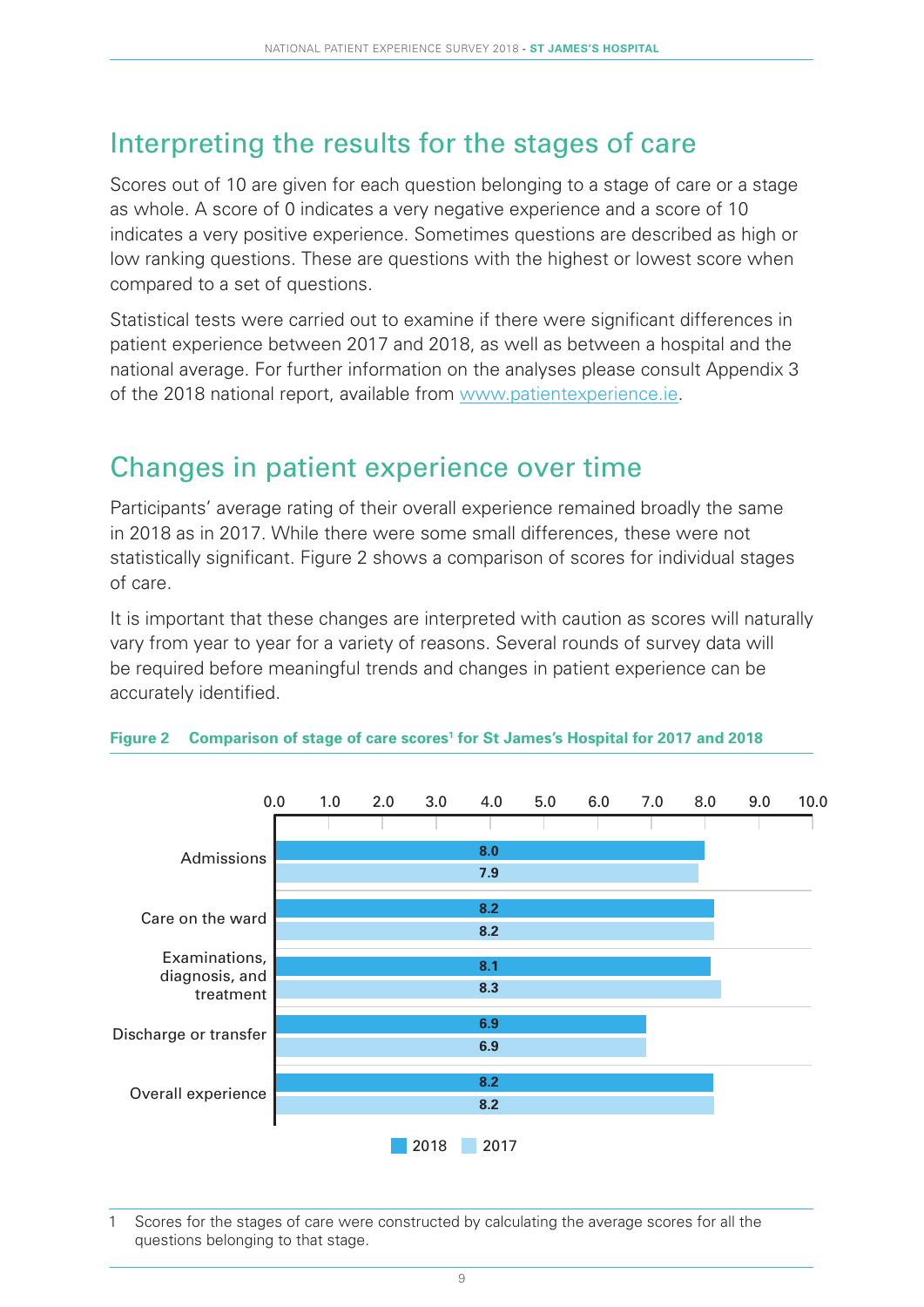# **Admissions**

Figure 3 compares the hospital's overall score for admissions with the national average. Figure 4 shows the hospital's scores for questions on this stage of care.



#### **Figure 3 Comparison of St James's Hospital with the national average score for admissions (out of a maximum of 10)**



#### **Figure 4 St James's Hospital scores for questions on admissions**

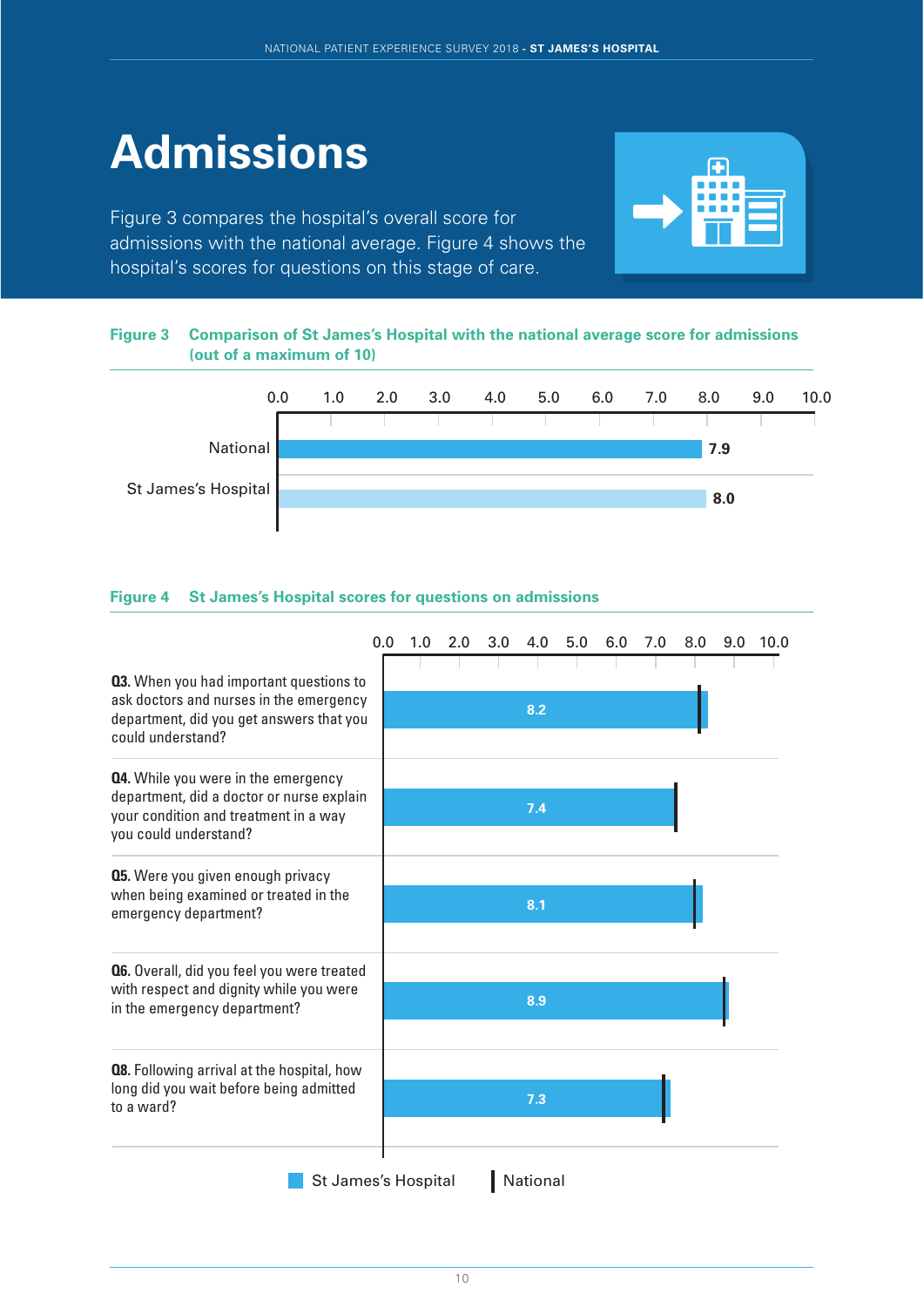### Emergency department waiting times<sup>2</sup>

The HSE sets targets for the performance of acute hospitals, including targets on waiting times in emergency departments, such as:

- 75% of people attending the emergency department are discharged or admitted to a ward within six hours of registration and none should wait for longer than nine hours.
- 95% of people attending the emergency department aged 75 years or older are discharged or admitted to a ward within six hours of registration and none should wait for longer than nine hours.

In St James's Hospital, 130 respondents (28%) said they were admitted to a ward within six hours of arriving at the emergency department, while 312 respondents (67%) reported waiting between six and 24 hours. 22 respondents (5%) reported waiting 24 hours or more before being admitted to a ward in St James's Hospital, with 14 of these saying they waited more than 48 hours.

Figure 5 outlines the patient-reported waiting times in St James's Hospital, compared with the national average.





<sup>2</sup> The HSE measures emergency department waiting times differently to the survey, namely from the time a patient registers at the emergency department until they leave it. It is likely that there are some differences between survey findings and the official HSE figures. The HSE 2018 targets can be viewed at: [https://www.hse.ie/eng/services/publications/performancereports/2018-acute](https://www.hse.ie/eng/services/publications/performancereports/2018-acute-hospitals-metadata.pdf)[hospitals-metadata.pdf](https://www.hse.ie/eng/services/publications/performancereports/2018-acute-hospitals-metadata.pdf).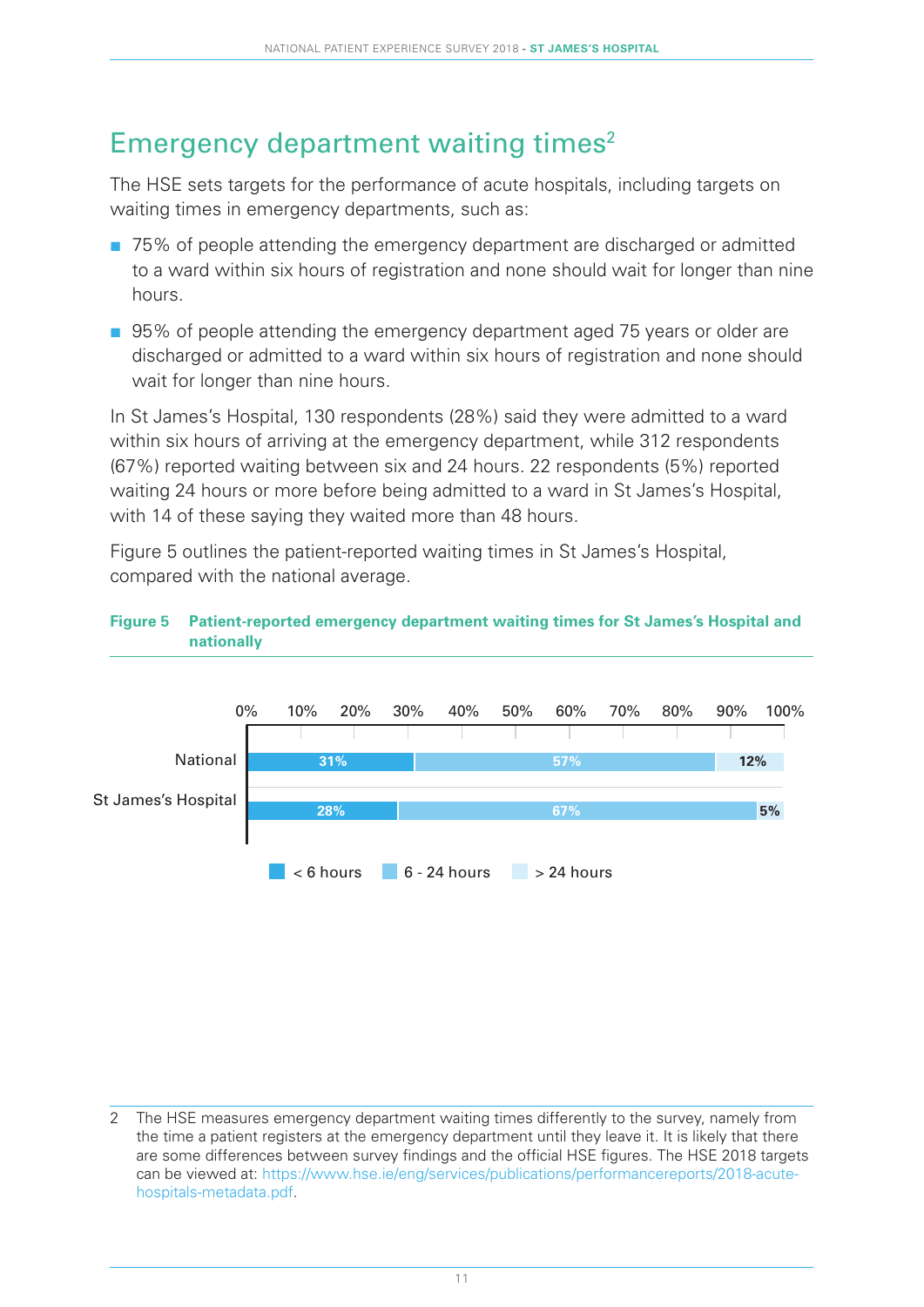### The patient voice: what patients said about admissions

"A&E was really excellent, worked as a team and moved patients through in a most efficient manner."

> "Staff extremely friendly even under their difficult circumstances of working in A&E."

"A&E department - total lack of privacy and dignity, examined in corridor on a trolley in full view of main door and other patients as I was being examined with doctor speaking loudly -no privacy at all."

"We were left in an isolation room in A&E for quite a long number of hours without really knowing what was happening and it was quite scary. The staff were busy that night and had little time to keep us informed."

#### **Admissions:** what do these results mean?

Patient ratings of admission to St James's Hospital were similar to the national average and to the hospital's 2017 score. The majority of patients said that overall they felt as though they were treated with respect and dignity in the emergency department. This was the highest-ranking question on admissions. 28% of participants said that they were admitted to a ward within the recommended six hours. This is an important issue, as lengthy waiting times are associated with poor outcomes for patients. $(1,2)$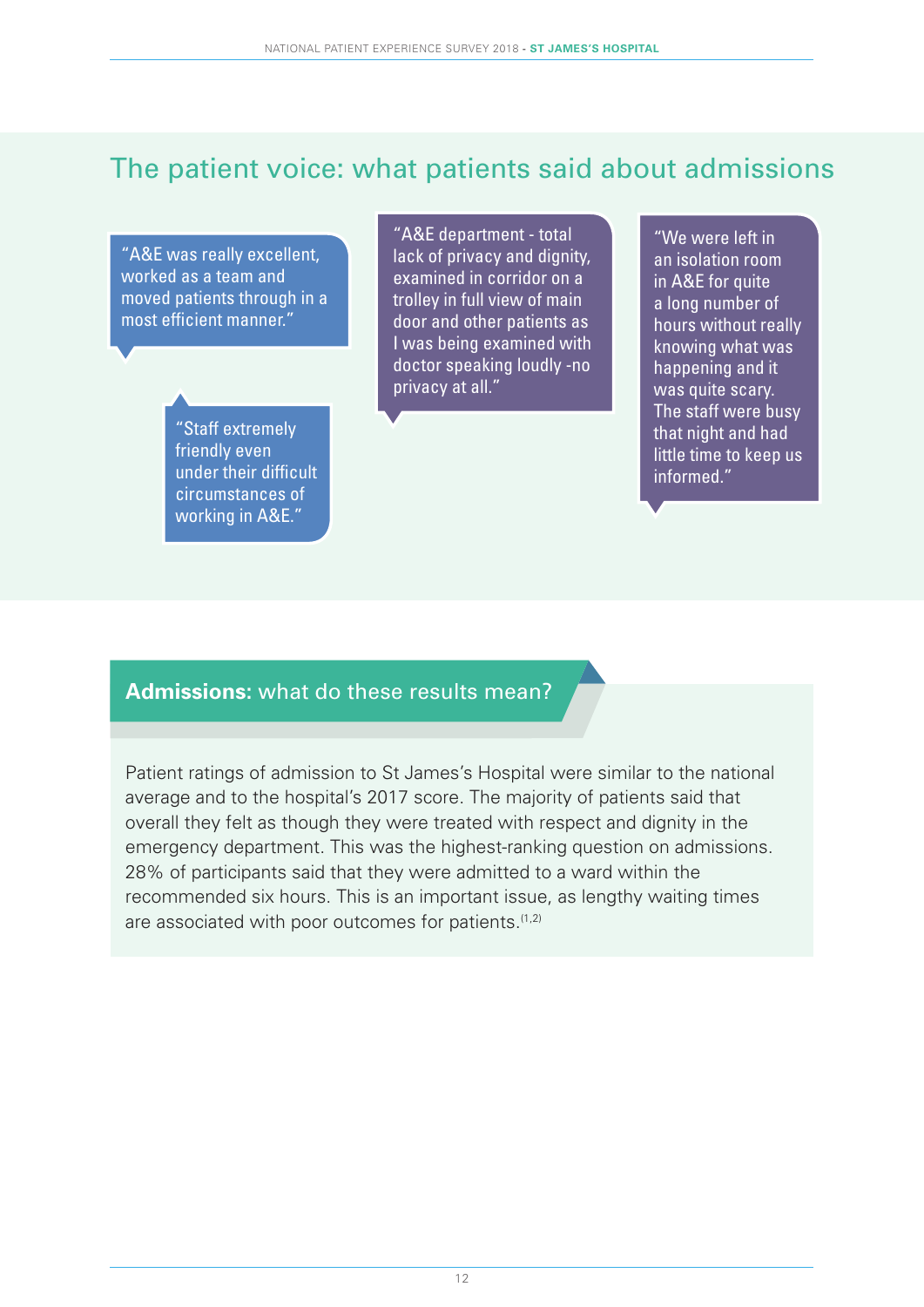# **Care on the ward**

Figure 6 compares the hospital's overall score for care on the ward with the national average. Figure 7 shows the hospital's scores for questions on this stage of care.



#### **Figure 6 Comparison of St James's Hospital with the national average score for care on the ward (out of a maximum of 10)**



\* Denotes a statistically significant difference from the national average.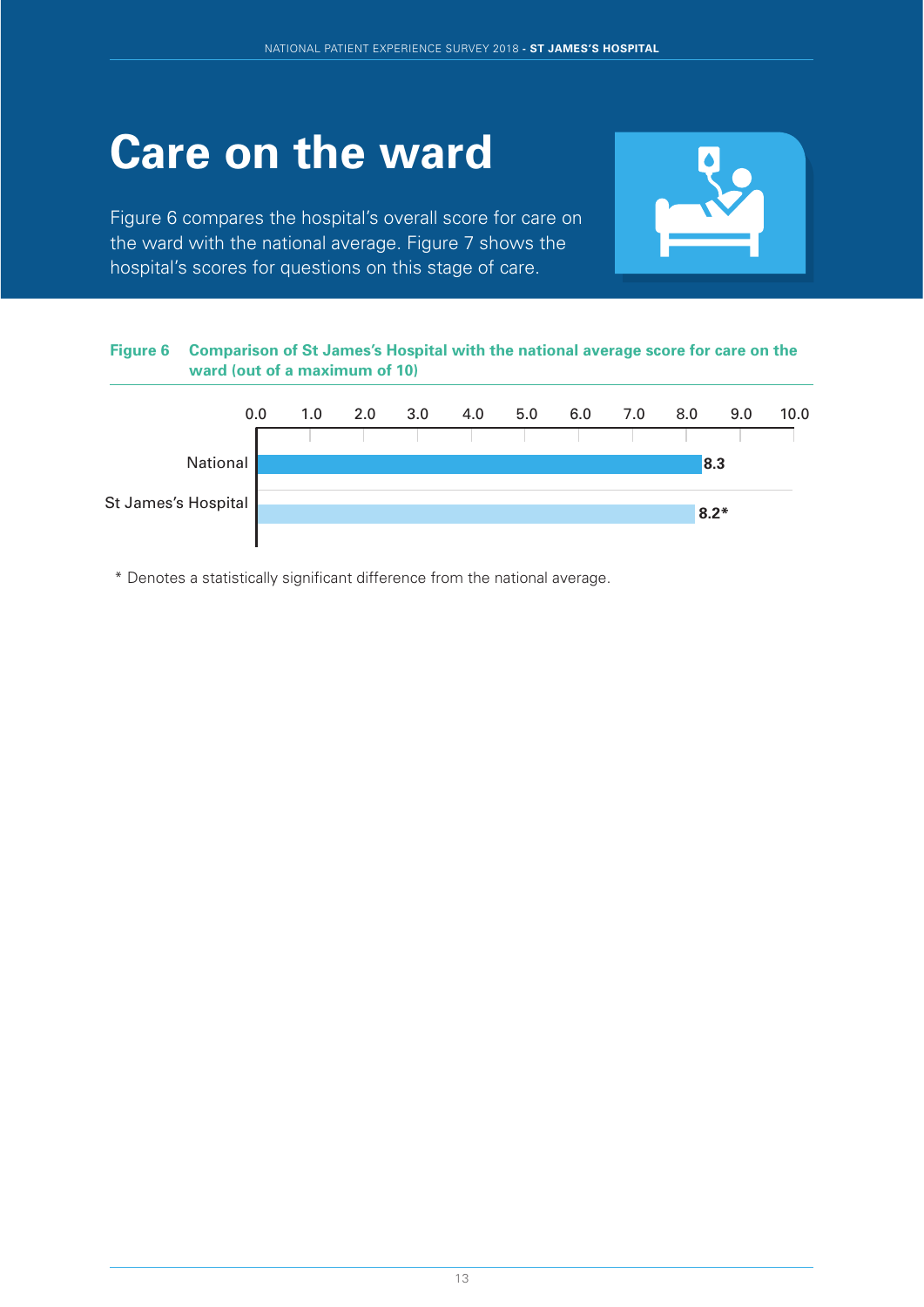|                                                                                                                       | 0.0 | 1.0 | 2.0 | 3.0 | 4.0 | 5.0 | 6.0 | 7.0 | 8.0 | 9.0 | 10.0 |
|-----------------------------------------------------------------------------------------------------------------------|-----|-----|-----|-----|-----|-----|-----|-----|-----|-----|------|
|                                                                                                                       |     |     |     |     |     |     |     |     |     |     |      |
| <b>09.</b> Were you given enough privacy while<br>you were on the ward?                                               |     |     |     |     | 8.6 |     |     |     |     |     |      |
| <b>Q10.</b> In your opinion, how clean was the<br>hospital room or ward that you were in?                             |     |     |     |     | 8.8 |     |     |     |     |     |      |
| <b>Q12.</b> When you needed help from staff<br>getting to the bathroom or toilet, did you<br>get it in time?          |     |     |     |     | 8.5 |     |     |     |     |     |      |
| <b>013.</b> Did staff wear name badges?                                                                               |     |     |     |     | 8.6 |     |     |     |     |     |      |
| <b>Q14.</b> Did the staff treating and examining<br>you introduce themselves?                                         |     |     |     |     | 8.6 |     |     |     |     |     |      |
| <b>015.</b> How would you rate the hospital<br>food?                                                                  |     |     |     |     | 5.9 |     |     |     |     |     |      |
| <b>Q16.</b> Were you offered a choice of food?                                                                        |     |     |     |     | 8.9 |     |     |     |     |     |      |
| <b>Q18.</b> Were you offered a replacement<br>meal at another time?                                                   |     |     |     |     | 6.6 |     |     |     |     |     |      |
| <b>Q19.</b> Did you get enough help from staff to<br>eat your meals?                                                  |     |     |     |     | 8.3 |     |     |     |     |     |      |
| <b>020.</b> When you had important questions<br>to ask a doctor, did you get answers that<br>you could understand?    |     |     |     |     | 8.4 |     |     |     |     |     |      |
| <b>022.</b> When you had important questions<br>to ask a nurse, did you get the answers<br>that you could understand? |     |     |     |     | 8.4 |     |     |     |     |     |      |
| 023. If you ever needed to talk to a nurse,<br>did you get the opportunity to do so?                                  |     |     |     |     | 8.4 |     |     |     |     |     |      |
| <b>028.</b> Did you find someone on the hospital<br>staff to talk to about your worries and<br>fears?                 |     |     |     |     | 6.5 |     |     |     |     |     |      |
| 032. Do you think the hospital staff did<br>everything they could to help control your<br>pain?                       |     |     |     |     | 8.8 |     |     |     |     |     |      |
|                                                                                                                       |     |     |     |     |     |     |     |     |     |     |      |

#### **Figure 7 St James's Hospital scores for questions on care on the ward**

St James's Hospital National

14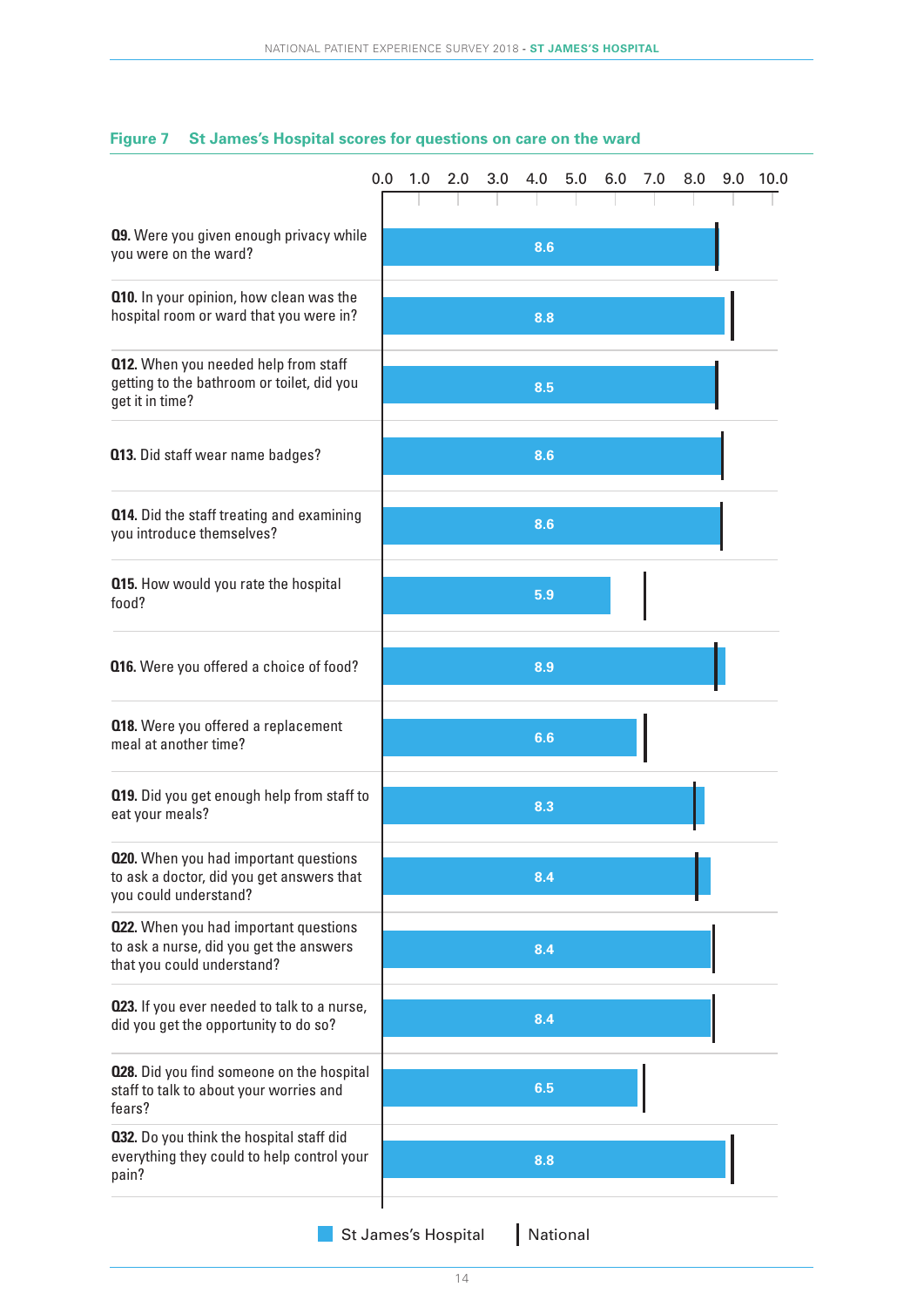### The patient voice: what patients said about care on the ward

"It would be a big help to have someone to come around the wards and speak to the patients about how they are feeling in treatment as it's a very lonely and scary place to be."

"I was treated in [ward name] for the vast majority of my treatment. All staff, nursing, attendant, consultants, cleaners were so caring and thoughtful. The ward was always immaculate."

"I can say without favour, I got the best care I could have hoped for. The staff were very friendly and helpful."

"On the wards there is just one toilet for 6 people and sometimes although they are cleaned once or twice a day, they can be very dirty after older people use them with the help of carers or staff, I feel staff should tell cleaners to clean them again."

#### **Care on the ward:** what do these results mean?

St James's Hospital received significantly lower ratings of care on the ward than the national average, although the hospital's ratings were similar to last year. The majority of patients were satisfied with the choice of food on offer — this question scored above-average. However, patients gave below-average ratings for the quality of food.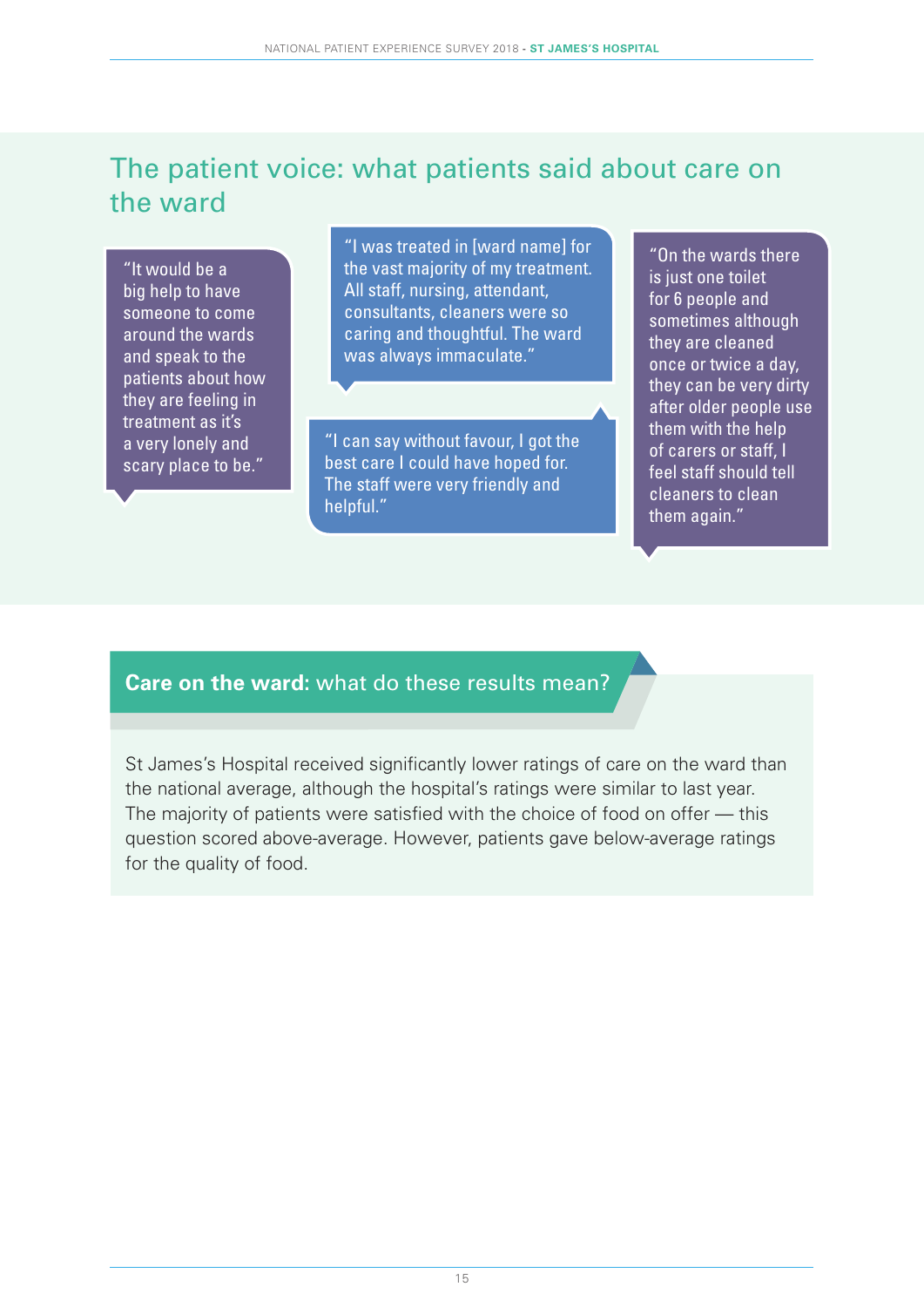### **Examinations, diagnosis and treatment**



Figure 8 compares the hospital's overall score for examinations, diagnosis and treatment with the national average. Figure 9 shows the hospital's scores for questions on this stage of care.

#### **Figure 8 Comparison of St James's Hospital with the national average score for examinations, diagnosis and treatment (out of a maximum of 10)**

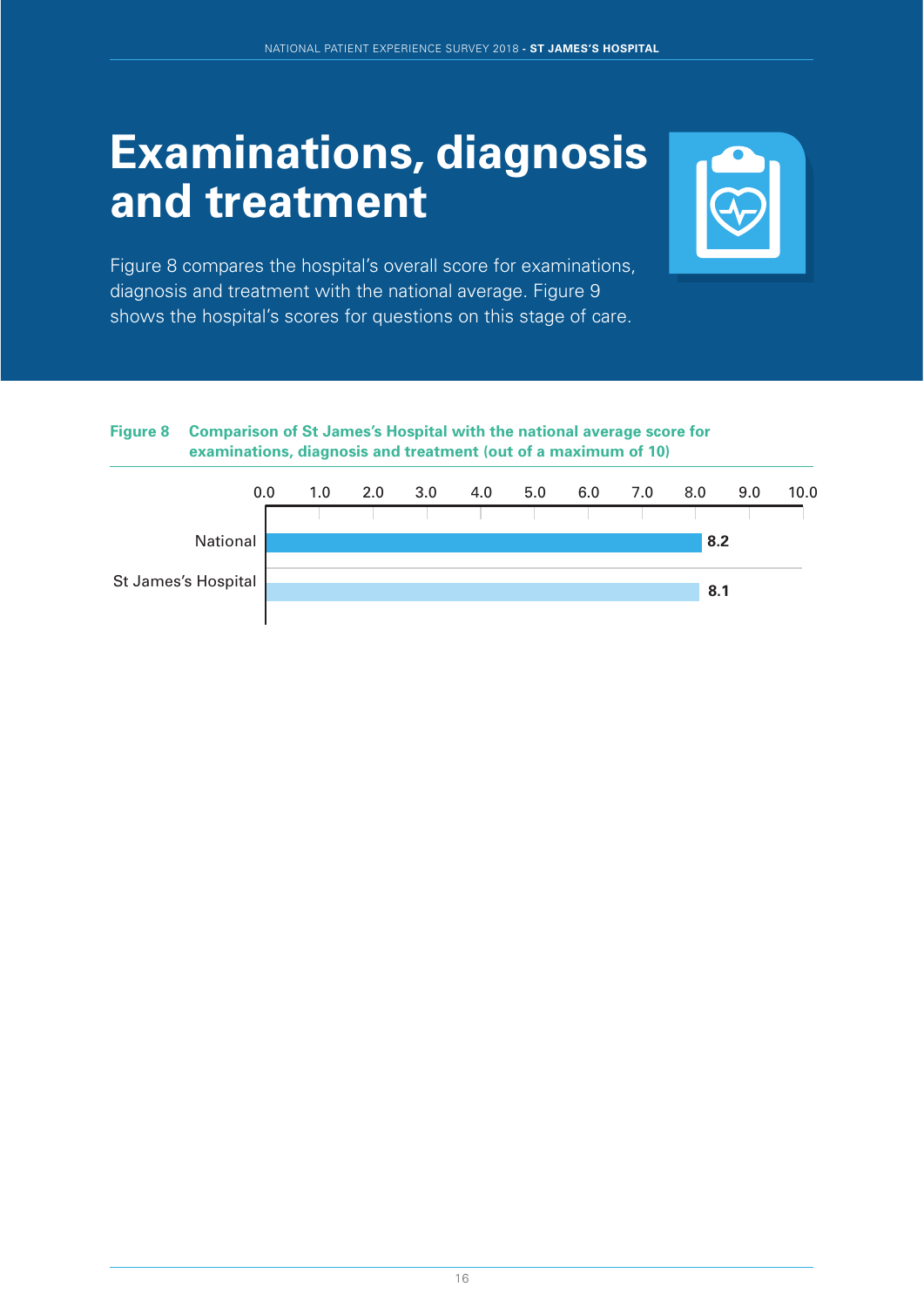|                                                                                                                                                             | 0.0 | 1.0 | 2.0 | 3.0 | 4.0 | 5.0 | 6.0 | 7.0 | 8.0 | 9.0 | 10.0 |
|-------------------------------------------------------------------------------------------------------------------------------------------------------------|-----|-----|-----|-----|-----|-----|-----|-----|-----|-----|------|
| <b>021.</b> Did you feel you had enough time to<br>discuss your care and treatment with a<br>doctor?                                                        |     |     |     |     | 7.6 |     |     |     |     |     |      |
| 024. Were you involved as much as you<br>wanted to be in decisions about your<br>care and treatment?                                                        |     |     |     |     | 7.7 |     |     |     |     |     |      |
| <b>025.</b> How much information about your<br>condition or treatment was given to you?                                                                     |     |     |     |     | 8.0 |     |     |     |     |     |      |
| <b>026.</b> Was your diagnosis explained to you<br>in a way that you could understand?                                                                      |     |     |     |     | 8.2 |     |     |     |     |     |      |
| 030. Were you given enough privacy<br>when discussing your condition or<br>treatment?                                                                       |     |     |     |     | 8.2 |     |     |     |     |     |      |
| 031. Were you given enough privacy<br>when being examined or treated?                                                                                       |     |     |     |     | 9.1 |     |     |     |     |     |      |
| <b>033.</b> Did a doctor or nurse explain the<br>results of the tests in a way that you<br>could understand?                                                |     |     |     |     | 8.0 |     |     |     |     |     |      |
| <b>034.</b> Before you received any treatments<br>did a member of staff explain what would<br>happen?                                                       |     |     |     |     | 8.8 |     |     |     |     |     |      |
| <b>035.</b> Before you received any treatments<br>did a member of staff explain any risks<br>and or benefits in a way you could<br>understand?              |     |     |     |     | 8.4 |     |     |     |     |     |      |
| <b>036.</b> Beforehand, did a member of staff<br>explain the risks and benefits of the<br>operation or procedure in a way you<br>could understand?          |     |     |     |     | 8.8 |     |     |     |     |     |      |
| 037. Beforehand, did a member of<br>staff answer your questions about the<br>operation or procedure in a way you<br>could understand?                       |     |     |     |     | 8.7 |     |     |     |     |     |      |
| 038. Beforehand, were you told how you<br>could expect to feel after you had the<br>operation or procedure?                                                 |     |     |     |     | 7.5 |     |     |     |     |     |      |
| <b>039.</b> After the operation or procedure,<br>did a member of staff explain how the<br>operation or procedure had gone in a<br>way you could understand? |     |     |     |     | 8.1 |     |     |     |     |     |      |

#### **Figure 9 St James's Hospital scores for questions on examinations, diagnosis and treatment**

**St James's Hospital** National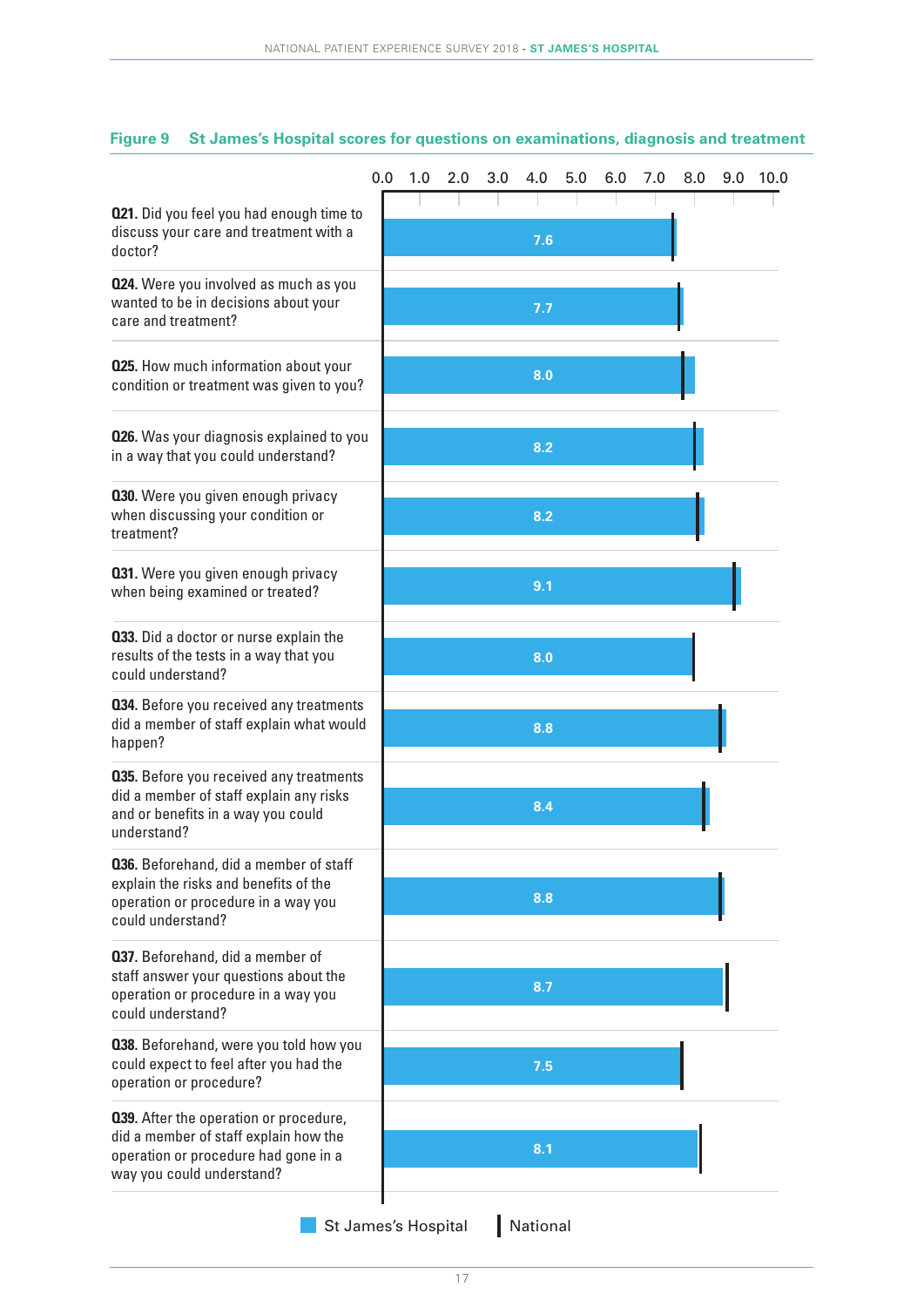### The patient voice: what patients said about examinations, diagnosis and treatment

"It was successful and painless. The nursing staff were amazing. The surgical team were the best people I had met. They explained everything to me before and after my operation."

"The doctors made a huge effort to make sure that I had my operation on the day, I really appreciated that as I know the theatres were very busy that day. The doctors kept me informed during the morning."

"Privacy is a huge issue. Closing curtains does not make your bed area sound proof. Noise levels on wards by support staff/ visitors."

"Nothing explained to me about the procedure I had done. I was unaware of the diagnosis on the letter my public health nurse received."

#### **Examinations, diagnosis and treatment:** what do these results mean?

Ratings of examination, diagnosis and treatment were similar to the national average in 2018, and similar to in the hospital's 2017 score. The majority of patients gave very positive ratings of the privacy they experienced when being examined or treated. The lowest-ranking question suggests that patients were not completely informed about how they could expect to feel after an operation or procedure.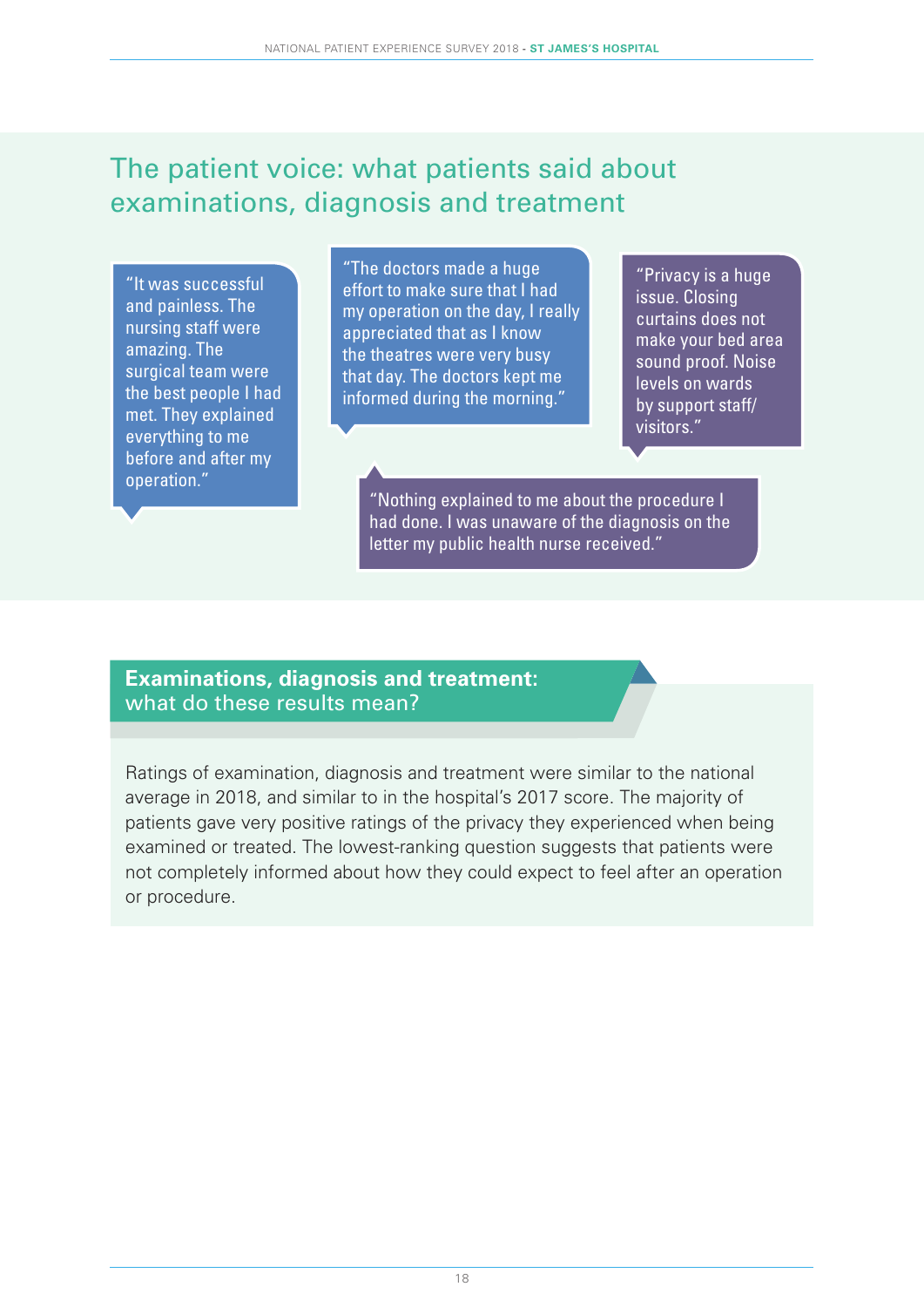# **Discharge or transfer**

Figure 10 compares the hospital's overall score for discharge or transfer with the national average. Figure 11 shows the hospital's scores for questions on this stage of care.



#### **Figure 10 Comparison of St James's Hospital with the national average score for discharge or transfer (out of a maximum of 10)**

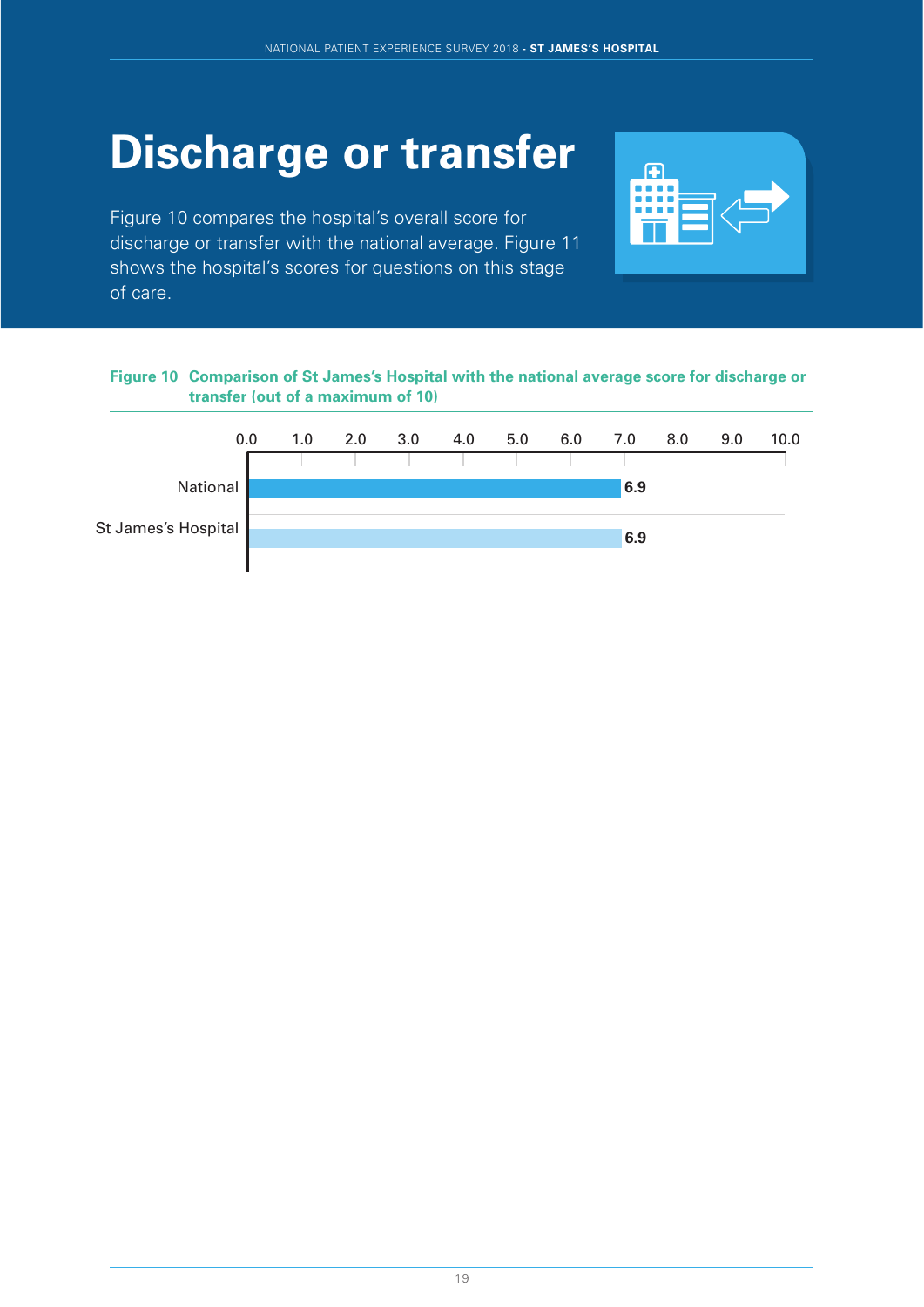|                                                                                                                                                                 | 0.0 | 1.0 | 2.0 | 3.0 | 4.0 | 5.0 | 6.0 | 7.0 | 8.0 | 9.0 | 10.0 |
|-----------------------------------------------------------------------------------------------------------------------------------------------------------------|-----|-----|-----|-----|-----|-----|-----|-----|-----|-----|------|
| <b>Q40.</b> Did you feel you were involved in<br>decisions about your discharge from<br>hospital?                                                               |     |     |     |     | 7.2 |     |     |     |     |     |      |
| 041. Were you or someone close to<br>you given enough notice about your<br>discharge?                                                                           |     |     |     |     | 7.6 |     |     |     |     |     |      |
| <b>Q42.</b> Before you left hospital, did the<br>healthcare staff spend enough time<br>explaining about your health and care<br>after you arrive home?          |     |     |     |     | 7.4 |     |     |     |     |     |      |
| <b>Q43.</b> Before you left hospital, were you<br>given any written or printed information<br>about what you should or should not do<br>after leaving hospital? |     |     |     |     | 6.2 |     |     |     |     |     |      |
| <b>Q44.</b> Did a member of staff explain the<br>purpose of the medicines you were to take<br>at home in a way you could understand?                            |     |     |     |     | 7.9 |     |     |     |     |     |      |
| <b>045.</b> Did a member of staff tell you about<br>medication side effects to watch for<br>when you went home?                                                 |     |     |     |     | 5.1 |     |     |     |     |     |      |
| <b>Q46.</b> Did a member of staff tell you about<br>any danger signals you should watch for<br>after you went home?                                             |     |     |     |     | 5.7 |     |     |     |     |     |      |
| <b>Q47.</b> Did hospital staff take your family<br>or home situation into account when<br>planning your discharge?                                              |     |     |     |     | 6.6 |     |     |     |     |     |      |
| <b>Q48.</b> Did the doctors or nurses give your<br>family or someone close to you all the<br>information they needed to help care for<br>you?                   |     |     |     |     | 5.9 |     |     |     |     |     |      |
| 049. Did hospital staff tell you who to<br>contact if you were worried about your<br>condition or treatment after you left<br>hospital?                         |     |     |     |     | 7.3 |     |     |     |     |     |      |
| <b>050.</b> Do you feel that you received<br>enough information from the hospital on<br>how to manage your condition after your<br>discharge?                   |     |     |     |     | 7.2 |     |     |     |     |     |      |

#### **Figure 11 St James's Hospital scores for questions on discharge or transfer**

St James's Hospital | National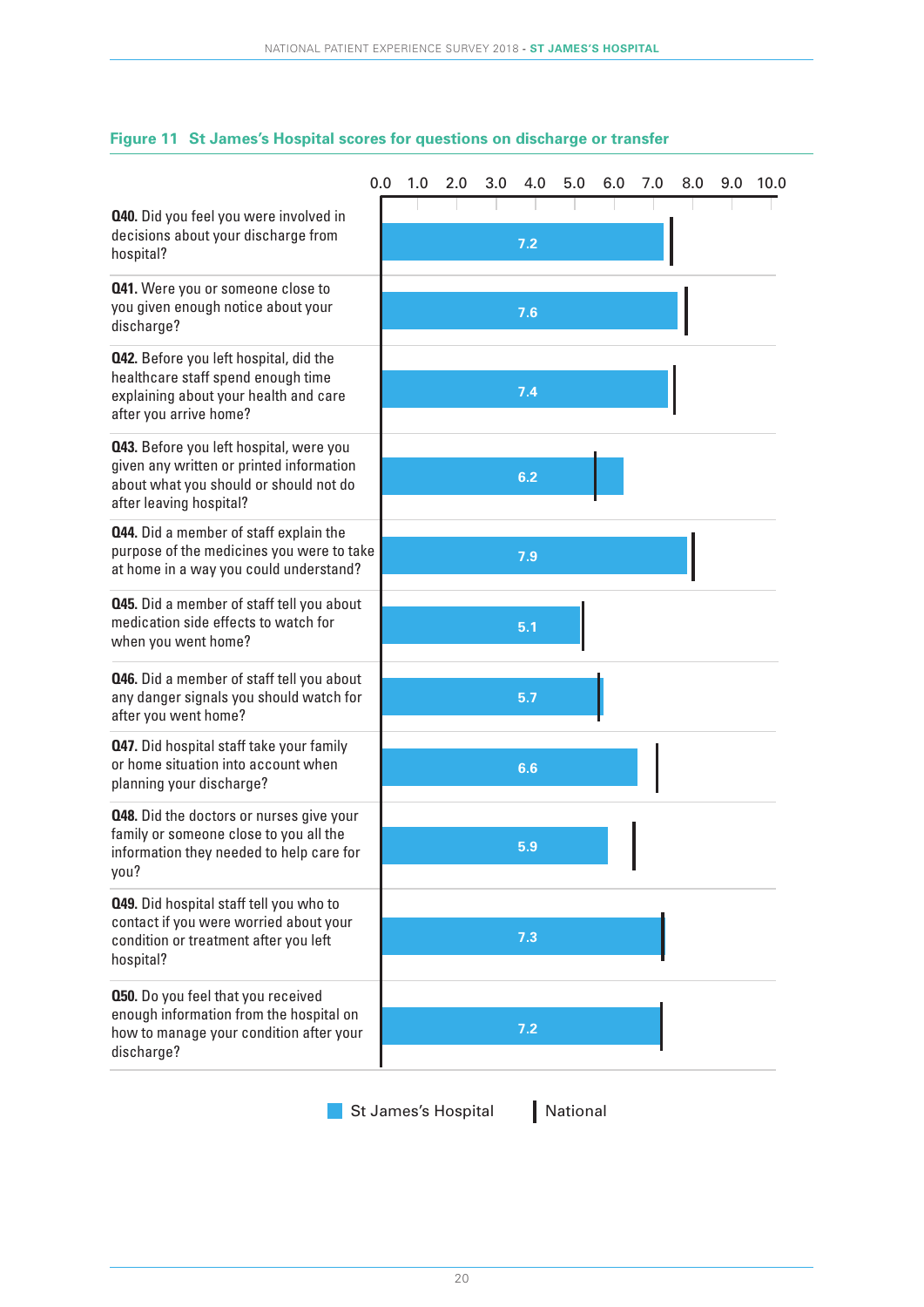### The patient voice: what patients said about discharge or transfer

"The nurse on admissions & discharge [nurse's name] was very helpful, caring, reassuring. As the first member of staff to meet on admission & to meet her on discharge put me at ease. She was just wonderful!"

"More information for after discharge care. More compassionate staff. Bins at each bed - I had none."

"The [nurse's name] in the discharge lounge was extremely friendly - I waited there before my surgery and she was so kind."

"Discharge procedure is very poor, not comfortable, wait on chairs with pain. That's very bad, and you need to change and resolve this or leave patient in the room and discharge after all paper ready for discharge."

### **Discharge or transfer:** what do these results mean?

Participant ratings for this stage of care were similar to the national average, and to the hospital's 2017 rating. While many patients were happy with the explanations they received about the purpose of the medicines they were to take at home, a number of people said that they were not told about medication side effects. Both questions scored below the national average.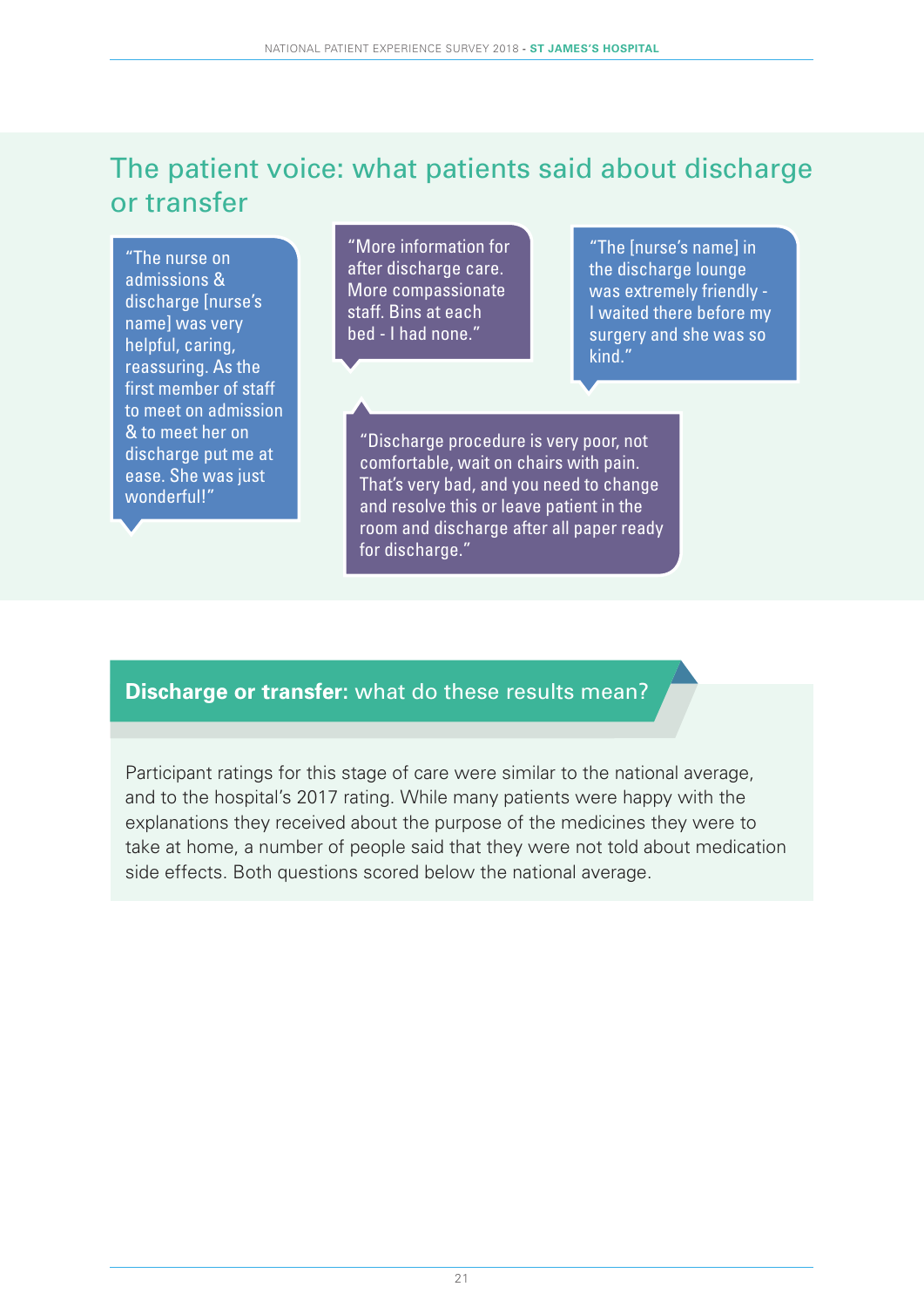# **Other aspects of care**

Figure 12 shows the hospital's scores for questions related to other aspects of care.



#### **Figure 12 St James's Hospital scores for other aspects of care**

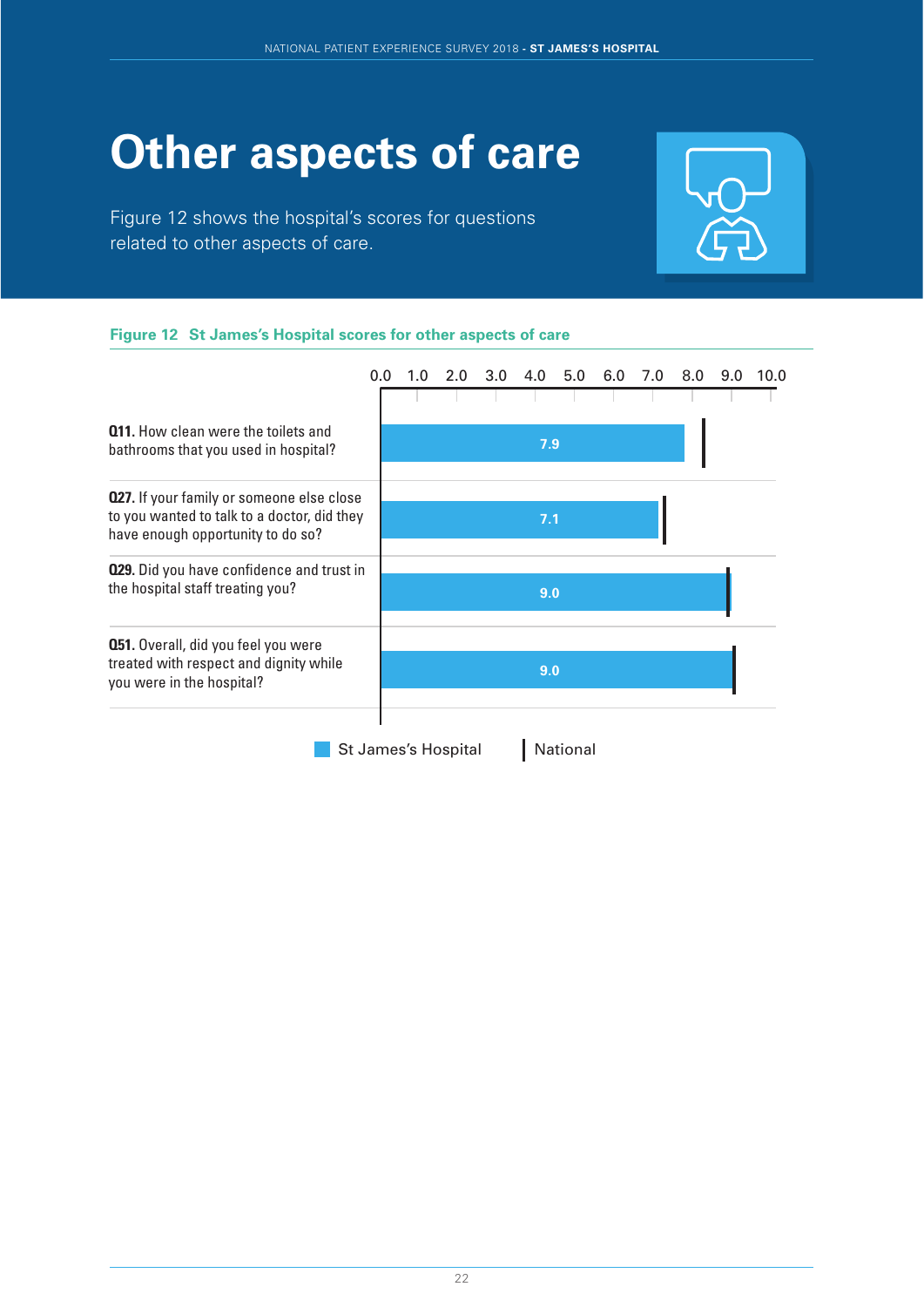### The patient voice: what patients said about other aspects of care

"From the date of diagnosis to discharge from St James', I was treated with the utmost of respect and received excellent care. The diagnosis was a huge shock, from meeting with my surgeon and all appointments in between and after surgery I received excellent care and constant reassurance that no matter what the outcome, that I would continue to receive this level of care. Despite being worried and anxious, I had complete confidence in my surgeon, his staff and the nursing staff during my stay. I have huge respect for my surgeon, his staff and the nursing staff at St James' Hospital."

"I felt that bathrooms could have been cleaner and incontinence pads had a bin as they were left on top of ordinary waste bin in the bathroom."

"In the unit I was in [unit name] there is no privacy afforded to individuals from all multidisciplinary team, therefore a person's dignity is not preserved."

"My doctor & team were excellent and I had confidence and trust in them."

### **Other aspects of care:** what do these results mean?

The ratings for the questions on other aspects of care were below the national average, with the exception of Q29. For example, while most participants said they were treated with respect and dignity, other people still did not give a positive rating for this question. In terms of communication with doctors, a number of people said that their families or people close to them did not have sufficient opportunity to talk to clinicians.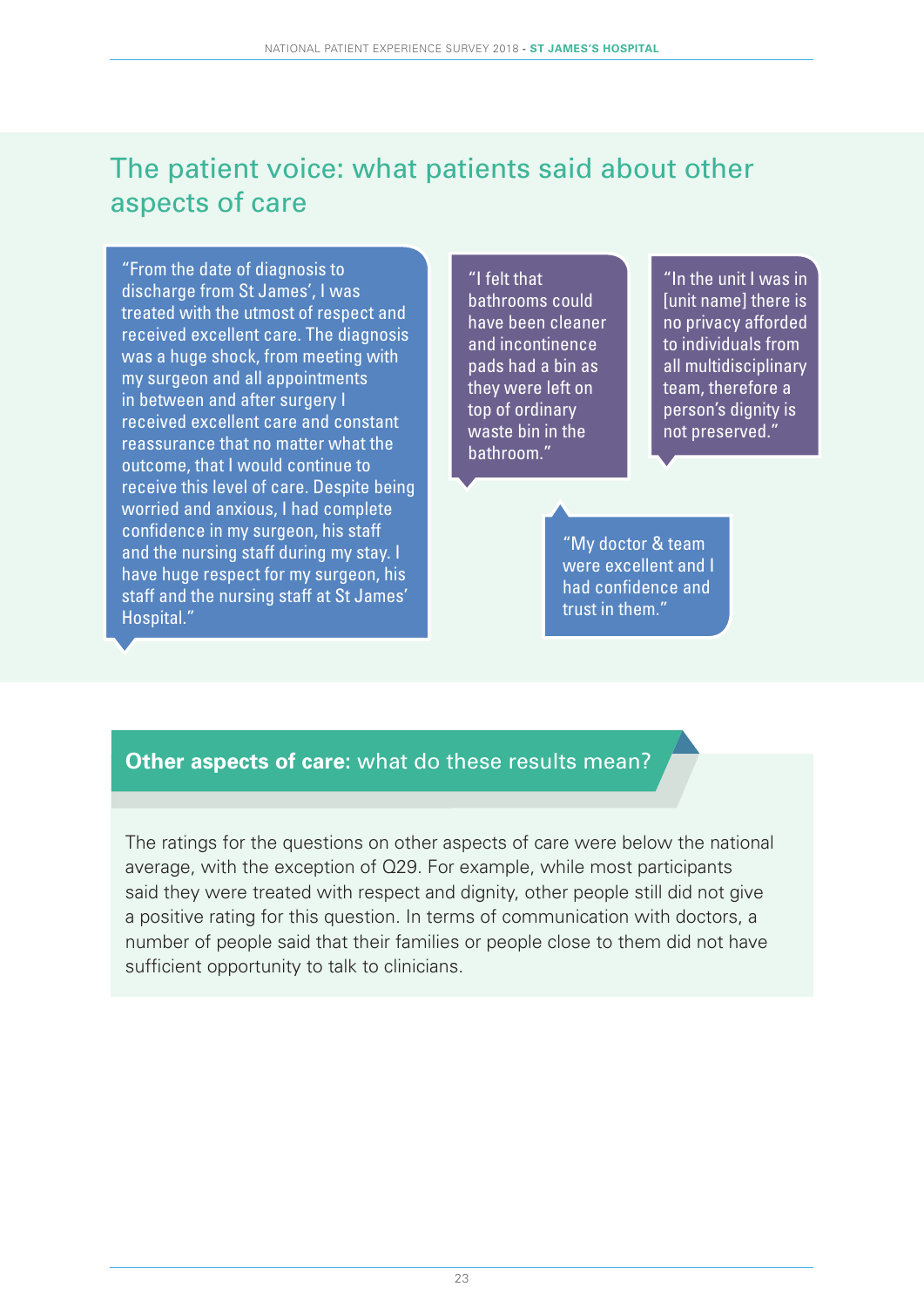# Overall experience

Respondents were asked to rate their overall hospital experience on a scale from 0 to 10, with 10 being the most positive experience, and 0 the most negative experience. 54% of participants from St James's Hospital rated their care as very good, which is the same as the national figure of 54%.

Figure 13 compares the average overall rating of hospital experience for St James's Hospital with the national average.



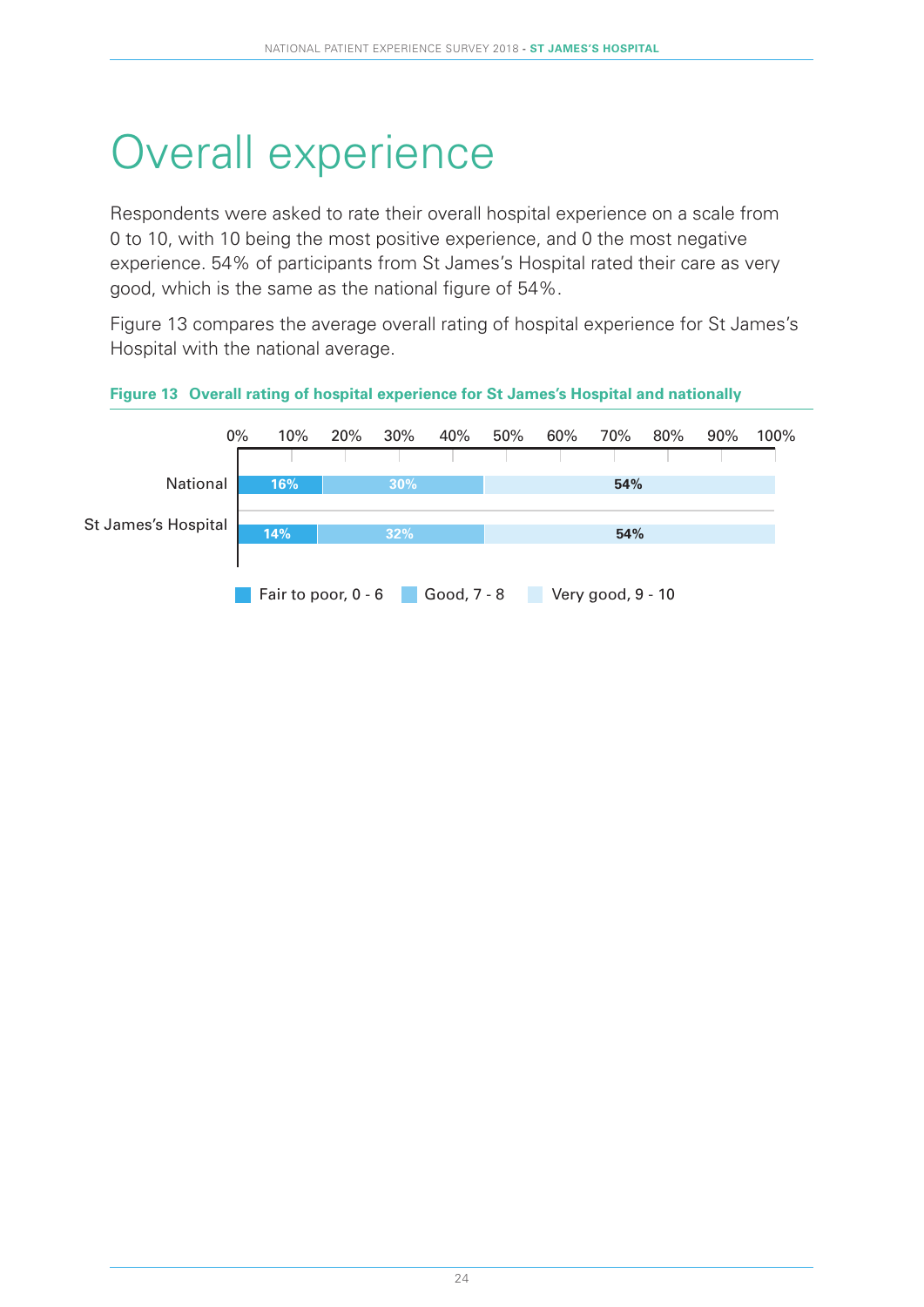### In their own words: analysis of patients' comments

The last three questions (questions 59-61) of the survey asked patients to provide additional information, in their own words, on their experiences in hospitals. These free-text questions allowed people to give a more in-depth description of specific aspects of their care. It also allowed them to talk about various things (good or bad) that could not be captured by the structured questions. In total, 1,563 comments were received from patients of St James's Hospital in response to the free-text questions in the 2018 survey.

Figure 14 shows the breakdown of participant comments by theme for each of the three open-ended questions. Q59 asked participants what was particularly good about their hospital care, Q60 asked participants what could be improved, and Q61 asked participants for any other comments or suggestions.

For Q59, most of the comments related to the 'general and other comment' and 'hospital staff' themes. For Q60, most comments related to the 'physical environment', 'food and drink' and 'hospital staff'. Finally, most responses to Q61 were a 'general and other comment'.



#### **Figure 14 Participant comments by theme**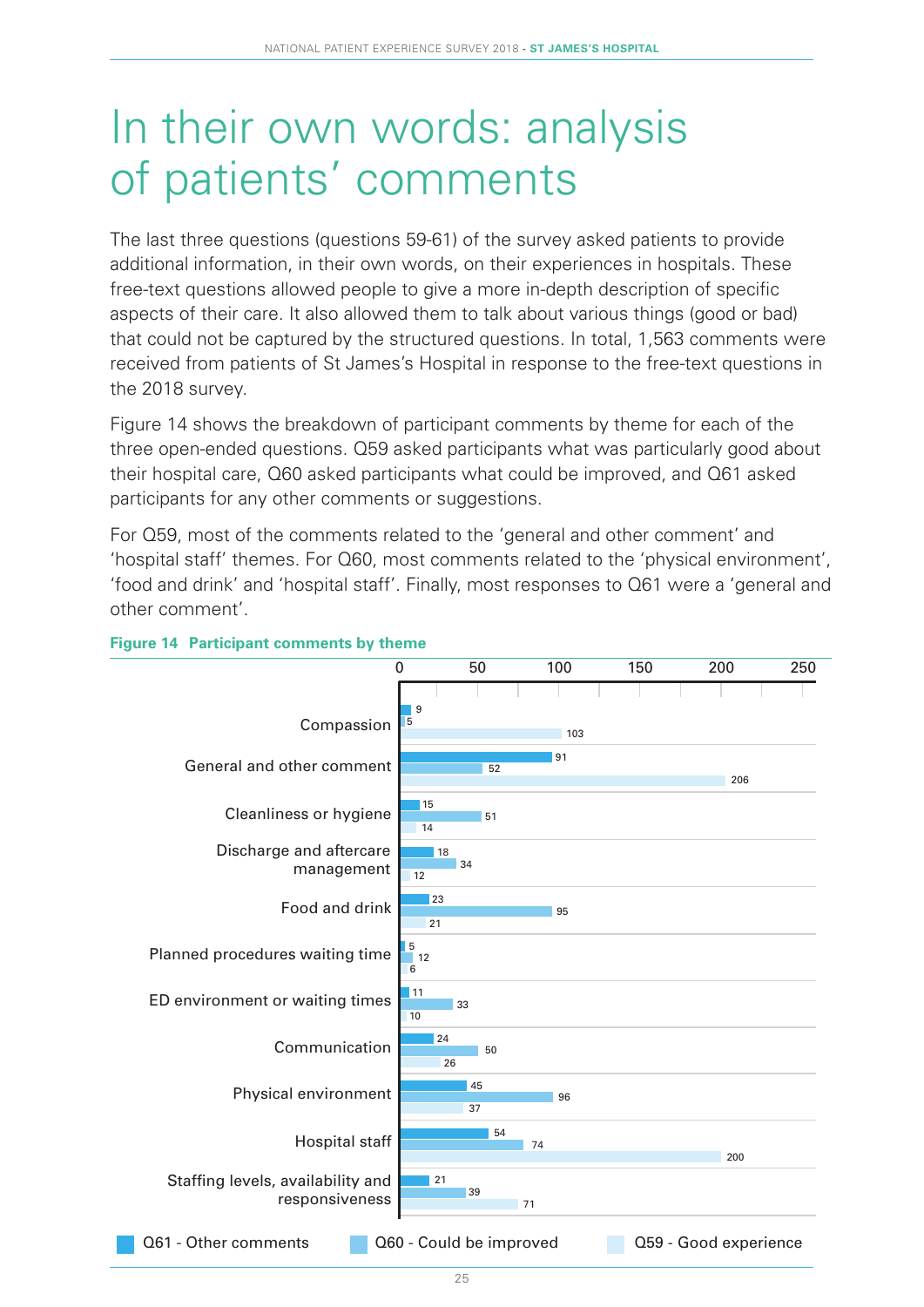# **Conclusion**

### What were patients' experiences of hospital care in St James's Hospital in May 2018?

The majority of participants said they had a positive overall experience in St James's Hospital. 86% of patients at the hospital said they had a 'good' or 'very good' experience, compared with 84% nationally.

St James's Hospital received similar scores to the national average across every stage of care, with the exception of care on the ward, where the hospital received a lower score.

Participant ratings of care were generally similar to those received in 2017 and no statistically significant improvements in 2018 were identified.

In terms of areas of good experience, patients were satisfied with the privacy they were afforded on the ward and the time they had to discuss their care and treatment with a doctor. In addition, most patients had confidence and trust in the staff treating them.

Several areas needing improvement were identified. A number of patients said that they did not always receive pain management when required, and were not always treated with respect and dignity. Similarly, patients also highlighted the lack of emotional support available to them, with many of them saying that they could not always find a member of staff to talk to about their worries or fears.

These three areas for improvement are of particular importance as they are strongly related to patients' ratings of their overall experience. For example, patients who felt that they were not treated with respect and dignity were less likely to give a positive rating of their overall experience.

The findings of the 2018 survey will be used to help St James's Hospital improve the experiences of patients in the hospital.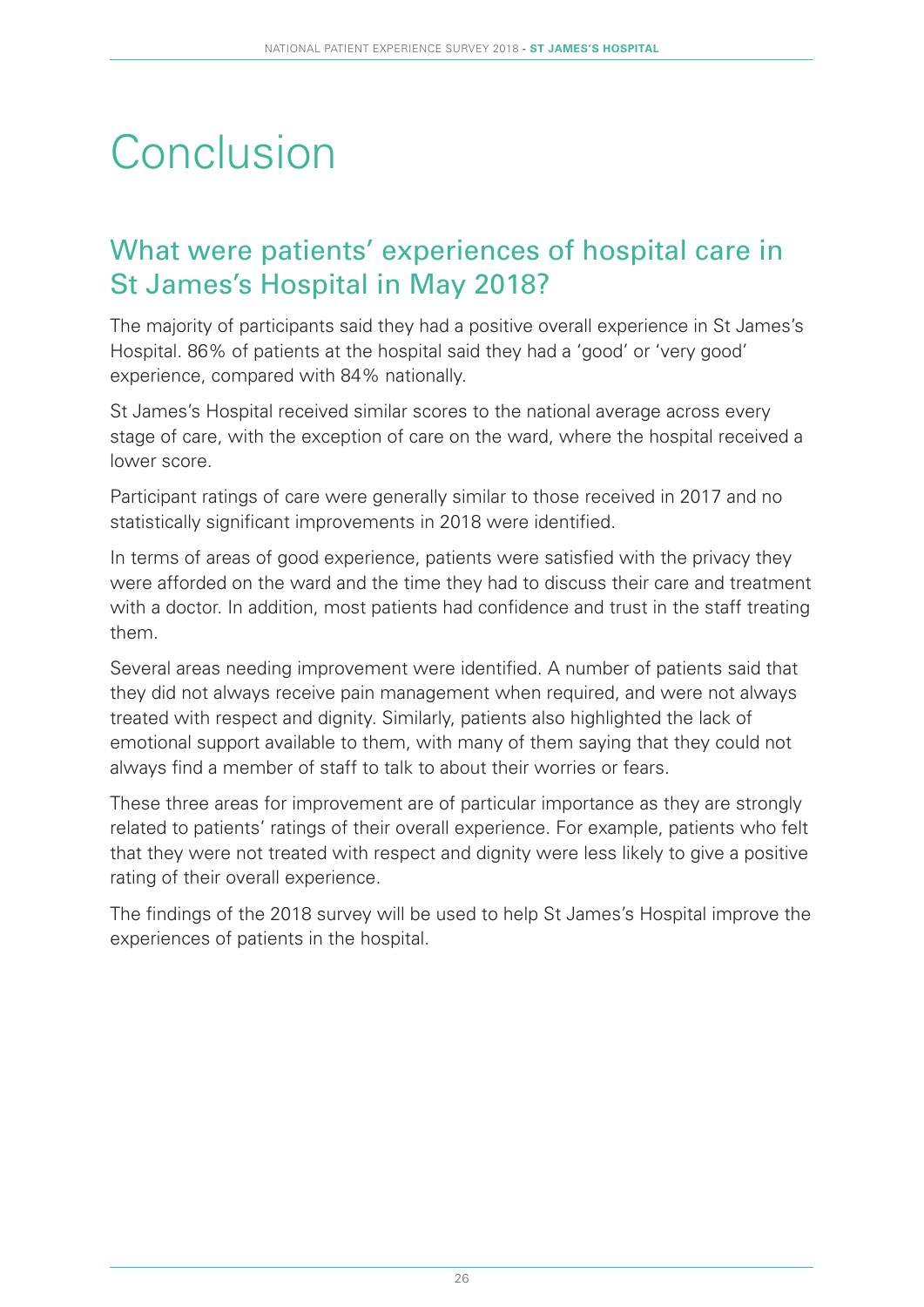# **Appendix 1:** Areas of good experience and areas needing improvement

### Improvement map

The map below helps to identify areas of good experience and areas needing improvement in St James's Hospital. Questions that have a strong relationship with overall ratings of experience (Q52) are selected as areas of good experience or areas needing improvement respectively. Three areas of good experience (highlighted in blue) and three areas needing improvement (highlighted in purple) are identified on the map.

#### **Interpreting the improvement map**

The **importance** of the relationship between each question and overall experience is given on the vertical axis as a number between 0 and 1, with 1 being the strongest possible relationship.

**Problem scores** show the difference (positive or negative) between the national average and a question score (out of 10). These are given on the horizontal axis.

Questions that have high problem scores and are important to patients' overall experiences appear in the **top right section** of the map — these are **areas needing improvement** in this hospital.

Questions that have low problem scores and are important to patients' overall experiences can be found in the **top left section** of the map — these are **areas of good experience** in this hospital.